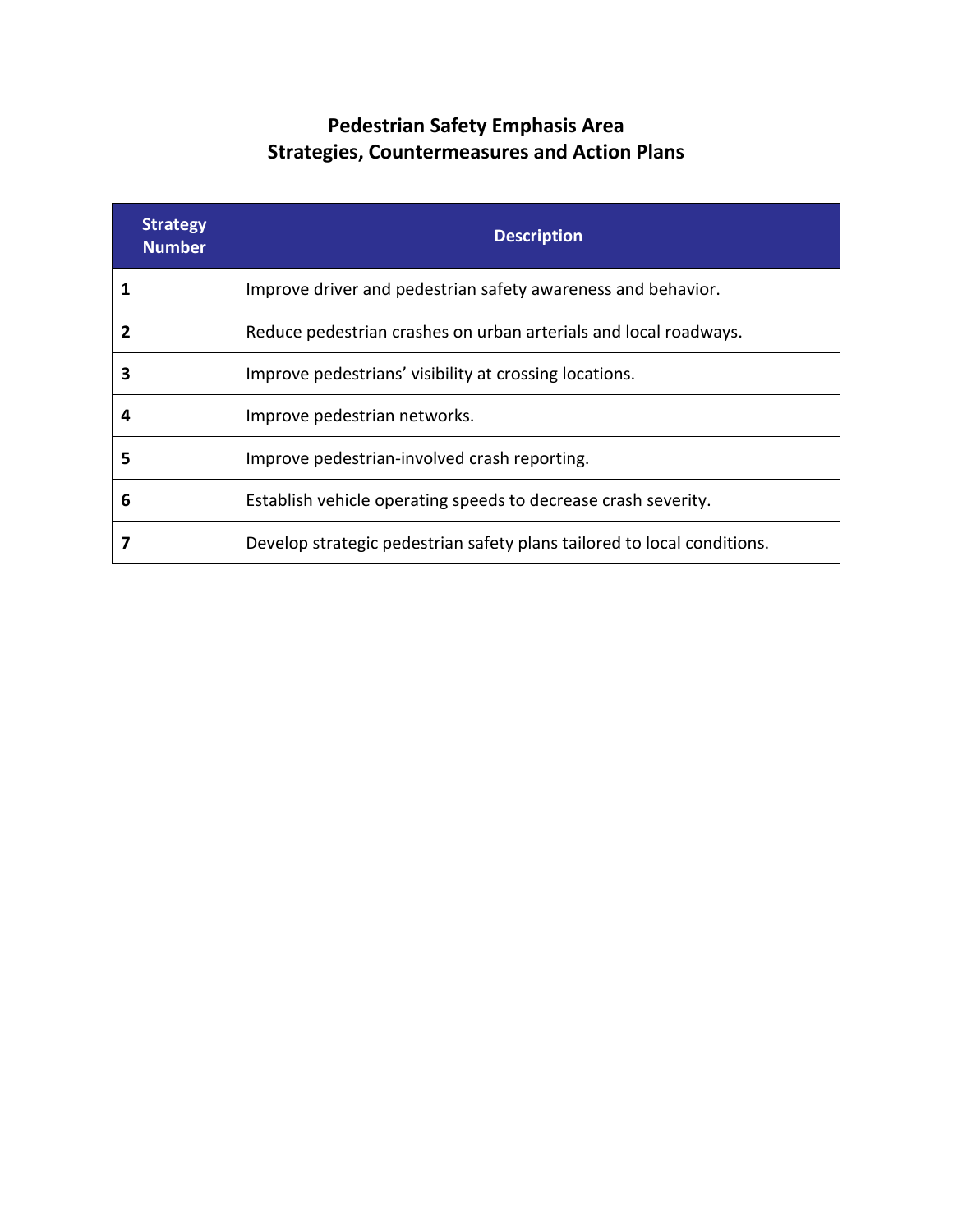**Improve driver and pedestrian safety awareness and behavior.**

#### **Countermeasures**

| <b>Focus</b>                     | <b>Number</b>  | <b>Description</b>                                                                                                                                                                                                                                                                                                                                                                                                   | <b>Action</b><br><b>Plan</b> |
|----------------------------------|----------------|----------------------------------------------------------------------------------------------------------------------------------------------------------------------------------------------------------------------------------------------------------------------------------------------------------------------------------------------------------------------------------------------------------------------|------------------------------|
| <b>Unintended</b><br>pedestrians | 1A             | Educate motorists on appropriate actions if they<br>become stranded on a freeway or high-speed roadway<br>to reduce crashes with unintended pedestrians on high-<br>speed roadways.                                                                                                                                                                                                                                  |                              |
| <b>Driver</b><br>awareness       | 1B             | Provide driver and pedestrian safety messages and<br>education. Provide high-visibility enforcement related to<br>pedestrian safety issues.                                                                                                                                                                                                                                                                          |                              |
| <b>Impaired</b><br>pedestrians   | 1 <sup>C</sup> | Reduce crashes involving impaired and distracted<br>pedestrians. (Adapt impaired-driving messages to<br>impaired walking and biking.)                                                                                                                                                                                                                                                                                |                              |
| <b>Impaired</b><br>pedestrians   | 1D             | Implement a campaign about drugged and drunk<br>walking. Identify alternatives to impaired walking such<br>as transit, taxis, and transportation network companies<br>(e.g., Uber and Lyft). Work with Teens in the Driver's<br>Seat (a high-school-age program) and U in the Driver's<br>Seat (a college-age program) to create awareness<br>around walking and biking issues for young drivers and<br>pedestrians. |                              |

Note: renumbered from the original listing.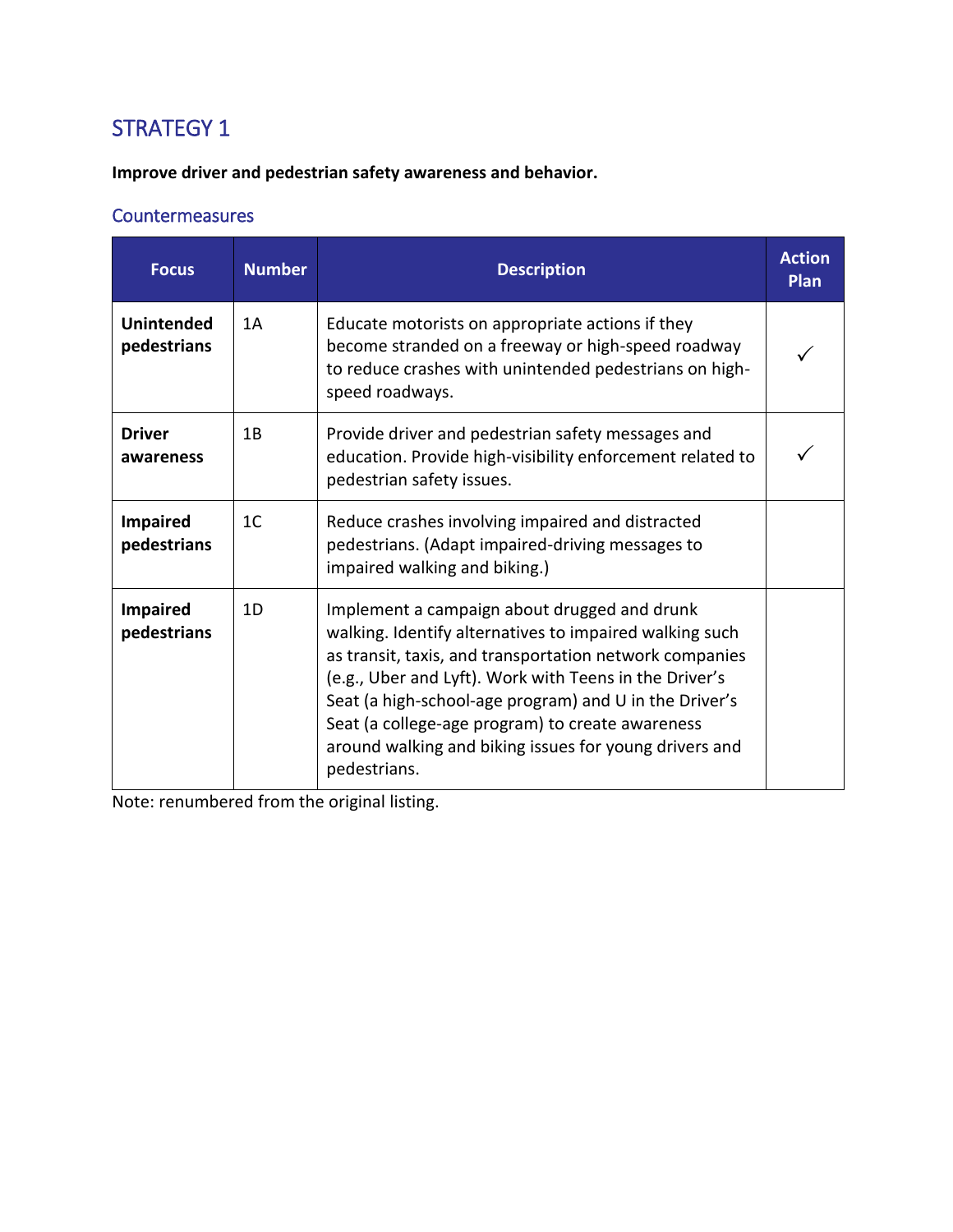#### Unintended Pedestrians Countermeasure (1A) Action Plan

**Educate motorists on appropriate actions if they become stranded on a freeway or highspeed roadway to reduce crashes with unintended pedestrians on high-speed roadways.**

| <b>Element</b>                     | <b>Description</b>                                                                                                                                                                                                                                                                                                                                                                                                                                                                                                                                                                                                                                 |  |  |
|------------------------------------|----------------------------------------------------------------------------------------------------------------------------------------------------------------------------------------------------------------------------------------------------------------------------------------------------------------------------------------------------------------------------------------------------------------------------------------------------------------------------------------------------------------------------------------------------------------------------------------------------------------------------------------------------|--|--|
| <b>Steps for</b><br>Implementation | Develop a public service announcement campaign for both motorists and pedestrians.<br>1.<br>This includes developing campaign materials including audio, television, social media,<br>dynamic message sign messages, and potential giveaways. Implement the campaign<br>using a data-driven approach to identify designated outreach regions and time frames.<br>Expand courtesy patrol programs. Develop service levels (service hours, services<br>2.<br>provided, and call times). Determine how to dispatch and receive calls (new facility,<br>new phone lines, and new dispatch equipment). Purchase equipment, and hire and<br>train staff. |  |  |
| Participating                      | TxDOT, regional mobility agencies, metropolitan planning organizations (MPOs), toll                                                                                                                                                                                                                                                                                                                                                                                                                                                                                                                                                                |  |  |
| <b>Organizations</b>               | authorities, and county and city agencies                                                                                                                                                                                                                                                                                                                                                                                                                                                                                                                                                                                                          |  |  |
| <b>Effectiveness</b>               | $***$ to $***$                                                                                                                                                                                                                                                                                                                                                                                                                                                                                                                                                                                                                                     |  |  |
| Cost to                            | \$\$ to \$\$\$                                                                                                                                                                                                                                                                                                                                                                                                                                                                                                                                                                                                                                     |  |  |
| Implement                          |                                                                                                                                                                                                                                                                                                                                                                                                                                                                                                                                                                                                                                                    |  |  |
| <b>Time to</b>                     | Medium                                                                                                                                                                                                                                                                                                                                                                                                                                                                                                                                                                                                                                             |  |  |
| Implement                          |                                                                                                                                                                                                                                                                                                                                                                                                                                                                                                                                                                                                                                                    |  |  |
| <b>Barriers</b>                    | Concise messaging of what to do (to get out or not get out of the car because of things<br>$\bullet$<br>such as fire).<br>Manual on Uniform Traffic Control Devices (allowable dynamic message sign<br>$\bullet$<br>messages).<br>What is the hook? How to make this interesting?<br>Funding.<br>٠<br>Educating people on availability of services and how to contact agencies for those<br>services.                                                                                                                                                                                                                                              |  |  |
|                                    | Availability of employee or staff pool.                                                                                                                                                                                                                                                                                                                                                                                                                                                                                                                                                                                                            |  |  |

Notes:

1. Stay in the vehicle and call for help (Steer It and Clear It).

2. Consider policies for, and enforcement of, moving over and/or encouragement for motorists to move over and away from stranded cars and roadside pedestrians (safe passing law). Examples are expansion of the move over/slow down law, safe passing laws such as the San Antonio ordinance, and proposed statewide legislation.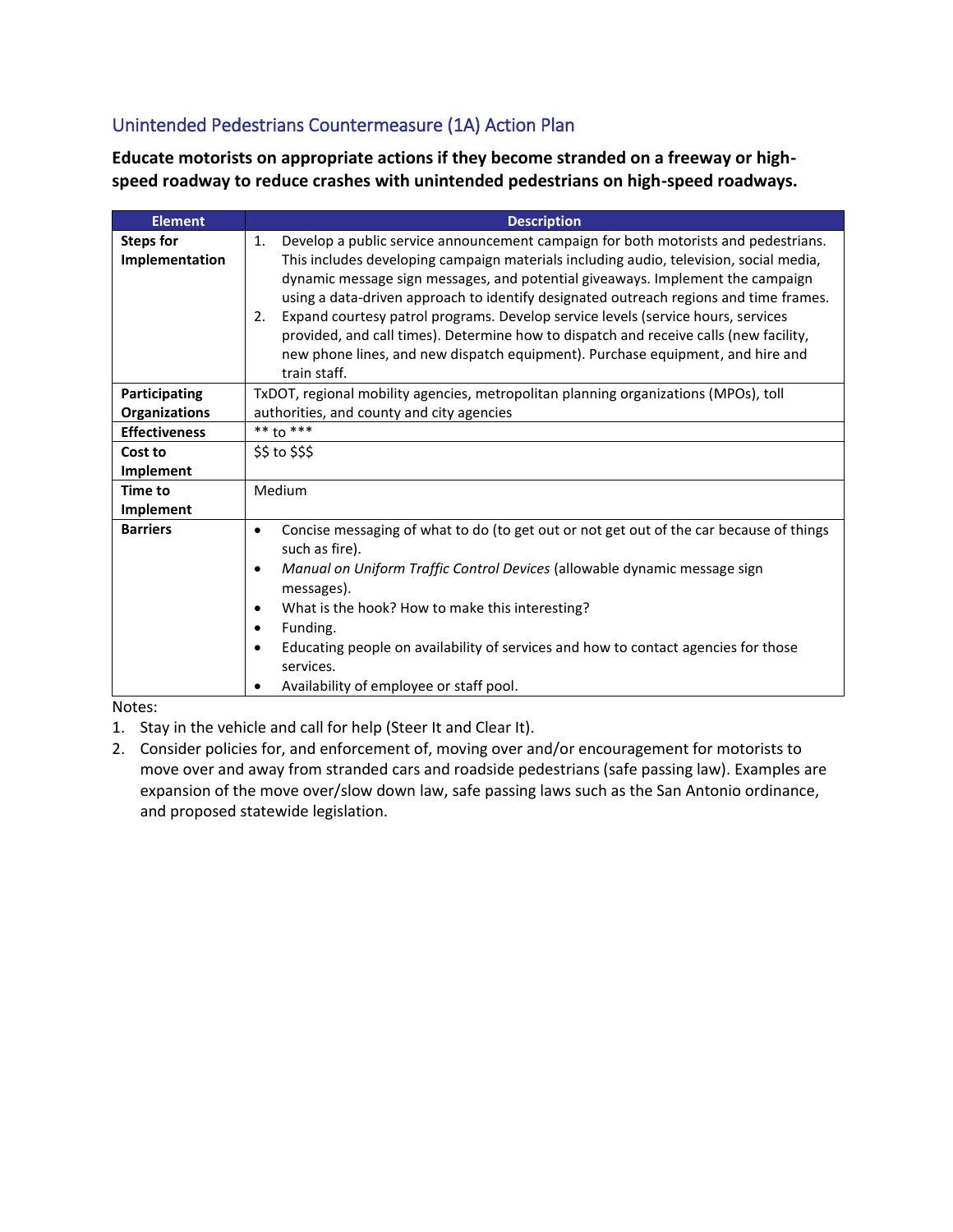### Driver Awareness Countermeasure (1B) Action Plan

**Provide driver and pedestrian safety messages and education. Provide high-visibility enforcement related to pedestrian safety issues.**

| <b>Element</b>       | <b>Description</b>                                                                            |
|----------------------|-----------------------------------------------------------------------------------------------|
| <b>Steps for</b>     | Identify educational materials and campaigns for pedestrians and motorists (e.g.,<br>1.       |
| Implementation       | Walk.Bike.Safe, Look Out Texans, Watch for Me-North Carolina).                                |
|                      | Identify an agency or group to lead the pedestrian safety campaigns.<br>2.                    |
|                      | Identify common traffic violations by motorists and pedestrians.<br>3.                        |
|                      | Identify target locations where behaviors are prevalent (high-volume pedestrian areas<br>4.   |
|                      | such as schools, social activities, and bus stops).                                           |
|                      | Develop a partnership with law enforcement agencies to provide high-visibility<br>5.          |
|                      | enforcement of targeted behaviors. (Also, reward those who are following the rules.)          |
|                      | Work to incorporate information on motorist and pedestrian responsibilities into driver<br>6. |
|                      | training materials and manuals.                                                               |
|                      | Work to revise the driver's license test to include a pedestrian-related question or<br>7.    |
|                      | questions.                                                                                    |
|                      | Work to incorporate pedestrian safety information in required defensive driving<br>8.         |
|                      | classes.                                                                                      |
| Participating        | DPS and other law enforcement agencies; municipal, county, and regional transportation        |
| <b>Organizations</b> | agencies; pedestrian advocates; driver training providers; engineers; public health agencies; |
|                      | and city planners                                                                             |
| <b>Effectiveness</b> | $**$                                                                                          |
| Cost to              | $$$ to $$$                                                                                    |
| Implement            |                                                                                               |
| <b>Time to</b>       | Medium                                                                                        |
| Implement            |                                                                                               |
| <b>Barriers</b>      | Finding local champions.<br>$\bullet$                                                         |
|                      | Obtaining law enforcement buy-in.<br>$\bullet$                                                |
|                      | Finding sustained funding.<br>٠                                                               |
|                      | Changing driver training and testing requirements.<br>٠                                       |
|                      | Changing defensive driving training requirements.                                             |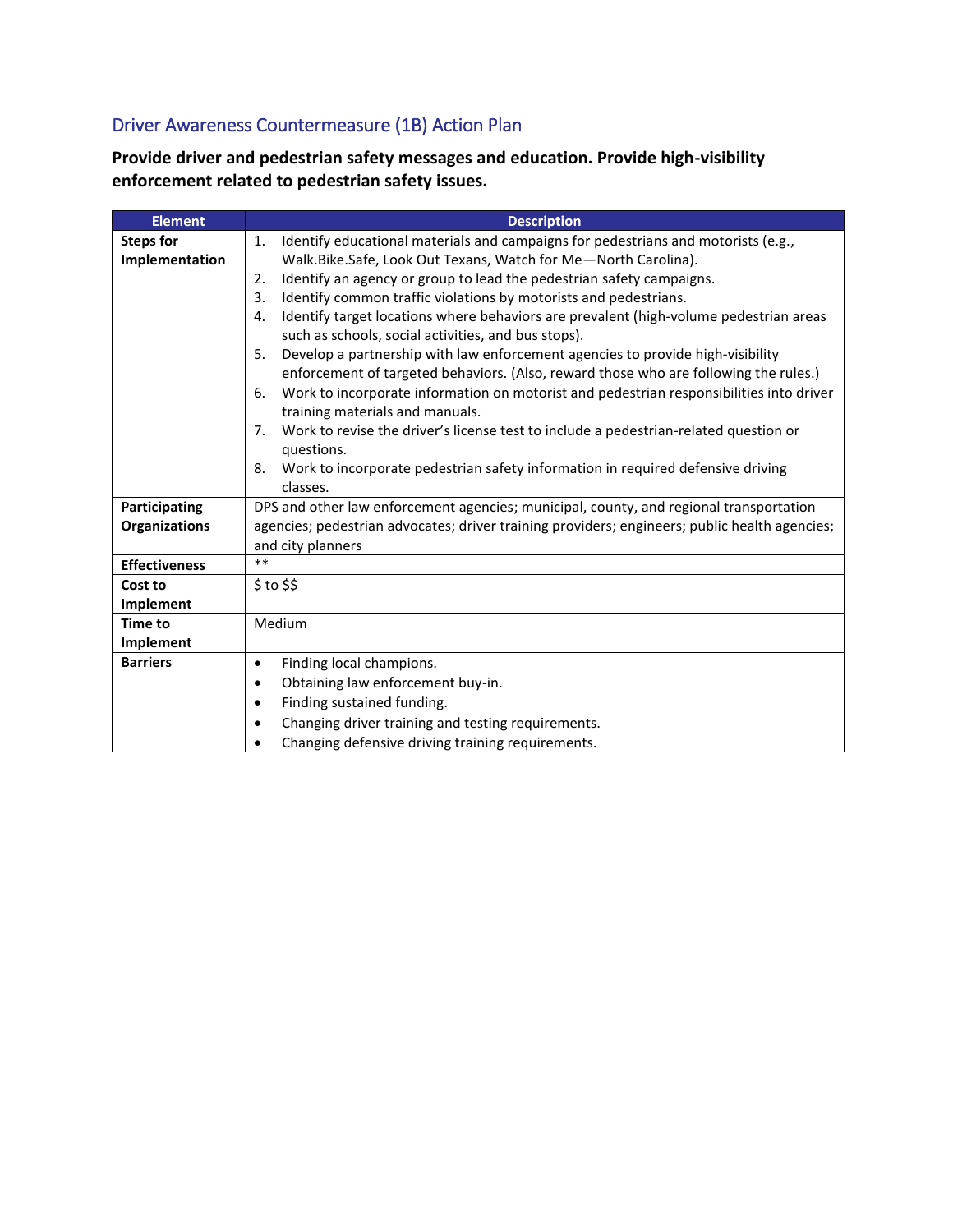**Reduce pedestrian crashes on urban arterials and local roadways.**

#### **Countermeasures**

| <b>Focus</b>                      | <b>Number</b> | <b>Description</b>                                                                                                                                                                                                                               | <b>Action</b><br>Plan |
|-----------------------------------|---------------|--------------------------------------------------------------------------------------------------------------------------------------------------------------------------------------------------------------------------------------------------|-----------------------|
| Safe distance                     | 2A            | Research the distance needed between safe pedestrian<br>crossings.                                                                                                                                                                               |                       |
| Design for<br>pedestrians         | 2B            | Implement pedestrian-oriented design treatments at<br>high-volume pedestrian activity locations.                                                                                                                                                 |                       |
| Pedestrian<br>intervals           | 2C            | Use leading or exclusive pedestrian intervals at<br>signalized intersections (i.e., pedestrian walk signals<br>activate prior to parallel green), high-volume<br>pedestrian-use signaled intersections, and pedestrian<br>push-button locations. |                       |
| <b>Policies and</b><br>programs   | 2D            | Develop and implement a program to assist cities and<br>other agencies to develop policies and implement<br>projects that address common pedestrian crash types.                                                                                 |                       |
| <b>Traffic</b><br>control         | 2E            | Disseminate information and training on the<br>effectiveness and appropriateness of pedestrian traffic<br>control measures.                                                                                                                      |                       |
| <b>Urban form</b>                 | 2F            | Disseminate information on the connection between<br>urban form (driveway density, setbacks, pedestrian<br>scale, frontage road design speeds, etc.) and safety<br>outcomes. Encourage incorporation into local land use<br>planning and review. |                       |
| <b>Every Day</b><br><b>Counts</b> | 2G            | Disseminate information on FHWA's Every Day Counts<br>Safe Transportation for Every Pedestrian for<br>countermeasures for improving pedestrian safety.                                                                                           |                       |

Note: renumbered from the original listing.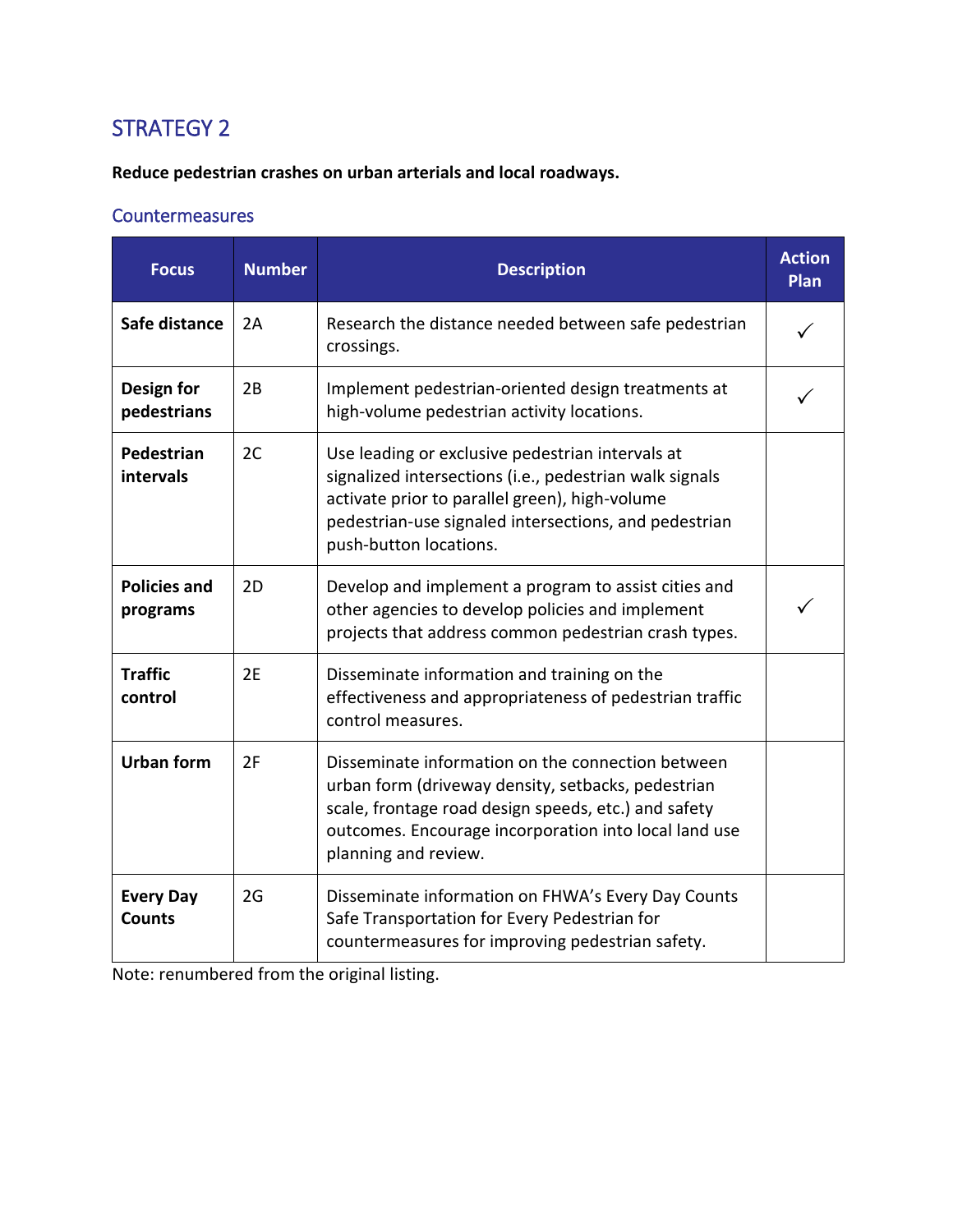#### Safe Distance Countermeasure (2A) Action Plan

| <b>Element</b>                                                                                                                             | <b>Description</b>                                                                          |  |  |  |
|--------------------------------------------------------------------------------------------------------------------------------------------|---------------------------------------------------------------------------------------------|--|--|--|
| <b>Steps for</b>                                                                                                                           | Develop a research problem statement regarding the maximum desirable distance<br>1.         |  |  |  |
| Implementation                                                                                                                             | between safe pedestrian crossings.                                                          |  |  |  |
|                                                                                                                                            | (Participating organization: TTI)                                                           |  |  |  |
|                                                                                                                                            | Submit problem statements to potential funding sources.<br>2.                               |  |  |  |
|                                                                                                                                            | (Participating organizations: TxDOT, TTI, and city agencies)                                |  |  |  |
| Conduct a research project to investigate the distance between pedestrian crossings.<br>3.<br>(Participating organizations: TxDOT and TTI) |                                                                                             |  |  |  |
|                                                                                                                                            | Disseminate information from the research project.<br>4.                                    |  |  |  |
|                                                                                                                                            | (Participating organization: TxDOT)                                                         |  |  |  |
|                                                                                                                                            | Based on guidance from TxDOT, FHWA, TTI, and others, identify roadway sections<br>5.        |  |  |  |
|                                                                                                                                            | potentially in need of safe pedestrian crossing retrofits; develop a prioritized ranking of |  |  |  |
|                                                                                                                                            | these locations for retrofitting to increase safety.                                        |  |  |  |
|                                                                                                                                            | (Participating organizations: local jurisdictions)                                          |  |  |  |
|                                                                                                                                            | Incorporate this prioritized list into existing planning and funding decision-making<br>6.  |  |  |  |
|                                                                                                                                            | processes.                                                                                  |  |  |  |
|                                                                                                                                            | (Participating organizations: local jurisdictions)                                          |  |  |  |
| Participating                                                                                                                              | See above for each step.                                                                    |  |  |  |
| <b>Organizations</b>                                                                                                                       |                                                                                             |  |  |  |
| <b>Effectiveness</b>                                                                                                                       | $***$                                                                                       |  |  |  |
| Cost to                                                                                                                                    | \$                                                                                          |  |  |  |
| Implement                                                                                                                                  |                                                                                             |  |  |  |
| Time to                                                                                                                                    | Short                                                                                       |  |  |  |
| Implement                                                                                                                                  |                                                                                             |  |  |  |
| <b>Barriers</b>                                                                                                                            | Funding.<br>٠                                                                               |  |  |  |
|                                                                                                                                            | Engineering acceptance of findings.                                                         |  |  |  |

**Research the distance needed between safe pedestrian crossings.**

Note: Develop criteria for the maximum desirable distances between safe crossing opportunities for different roadway classifications. Consider FHWA materials on Safe Transportation for Every Pedestrian (STEP), level-of-service calculations for all users at signalized intersections, and the typical distance a pedestrian will walk before crossing the street at an unsignalized location. The recommendations may vary by functional classification (e.g., arterial versus local street) and by context (e.g., rural versus urban core). The recommendations may also vary by treatment type (e.g., traffic control signal or pedestrian hybrid beacon versus markings and sign only with no supplemental beacons).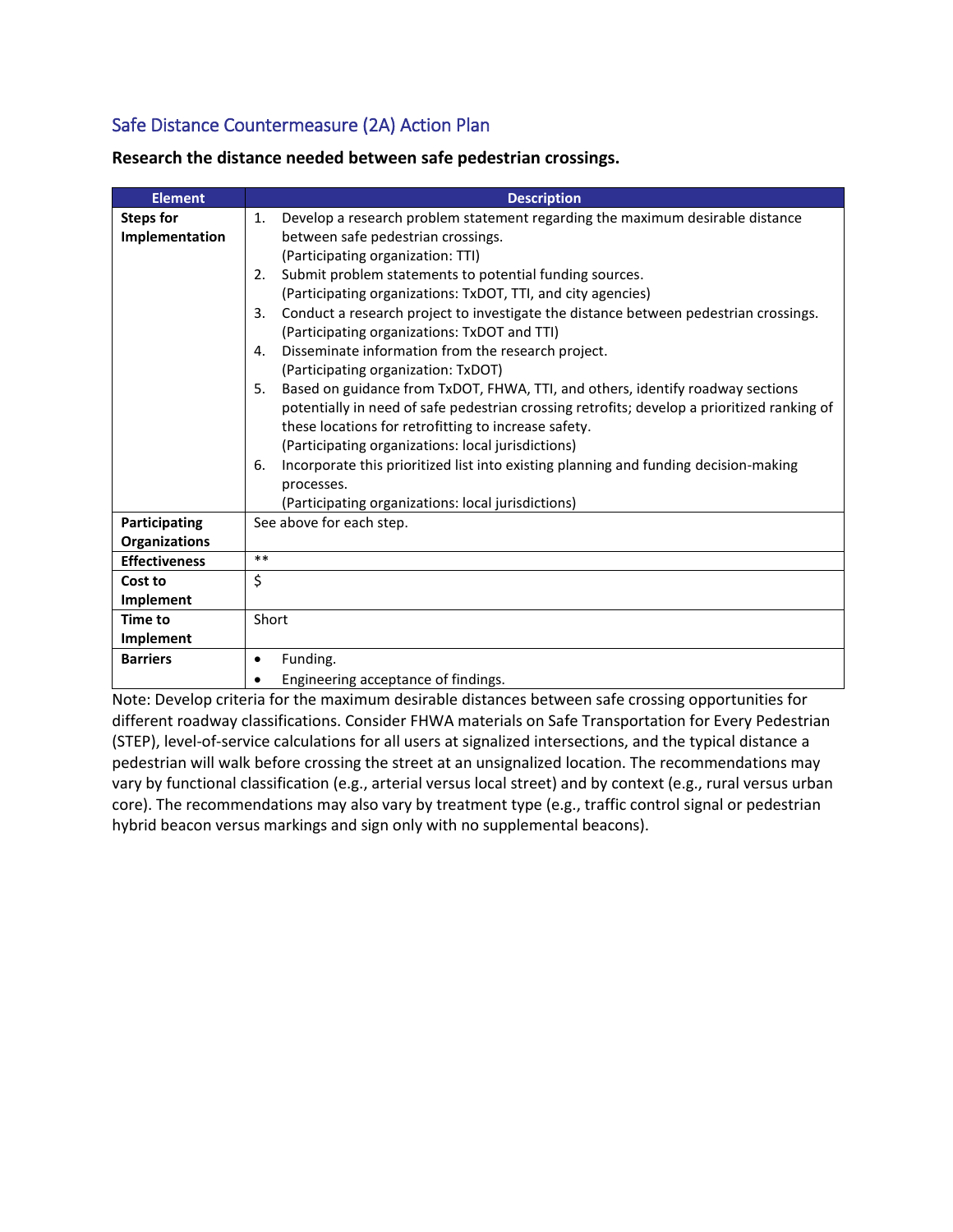## Design for Pedestrians Countermeasure (2B) Action Plan

**Implement pedestrian-oriented design treatments at high-volume pedestrian activity locations.**

| <b>Element</b>       | <b>Description</b>                                                                       |
|----------------------|------------------------------------------------------------------------------------------|
| <b>Steps for</b>     | Compile and disseminate methods to identify characteristics of, or locations with,<br>1. |
| Implementation       | higher pedestrian risk.                                                                  |
|                      | (Participating organizations: TxDOT, MPOs, and local transportation and police           |
|                      | agencies)                                                                                |
|                      | Identify locations with higher probability for pedestrian crashes based on<br>2.         |
|                      | characteristics, risk, and public input.                                                 |
|                      | (Participating organizations: TxDOT, MPOs, local governments, community                  |
|                      | organizations, school districts, transit agencies, and neighborhoods)                    |
|                      | Identify appropriate lead organization(s).<br>3.                                         |
|                      | (Participating organizations: TxDOT and local governments)                               |
|                      | Identify suitable treatment(s). Review available pedestrian design guidelines and<br>4.  |
|                      | practices in Texas, in the United States, and internationally.                           |
|                      | (Participating organizations: TxDOT and local agencies)                                  |
|                      | Identify and secure funding.<br>5.                                                       |
|                      | (Participating organizations: TxDOT, MPOs, and local agencies)                           |
|                      | Implement the treatment.<br>6.                                                           |
|                      | (Participating organizations: TxDOT and local agencies)                                  |
|                      | Educate the public about the treatment.<br>7.                                            |
|                      | (Participating organizations: TxDOT, local agencies, public information officers, the    |
|                      | news media, school districts, and the medical community)                                 |
|                      | Evaluate the efficacy of the treatment.<br>8.                                            |
|                      | (Participating organizations: TxDOT and local partners)                                  |
| Participating        | See above for each step.                                                                 |
| <b>Organizations</b> |                                                                                          |
| <b>Effectiveness</b> | ***                                                                                      |
| Cost to              | \$\$                                                                                     |
| Implement            |                                                                                          |
| <b>Time to</b>       | Medium to long                                                                           |
| Implement            |                                                                                          |
| <b>Barriers</b>      | Funding.<br>$\bullet$                                                                    |
|                      | Engineering acceptance of treatments.                                                    |
|                      | Political will.                                                                          |
|                      | Public support and education.                                                            |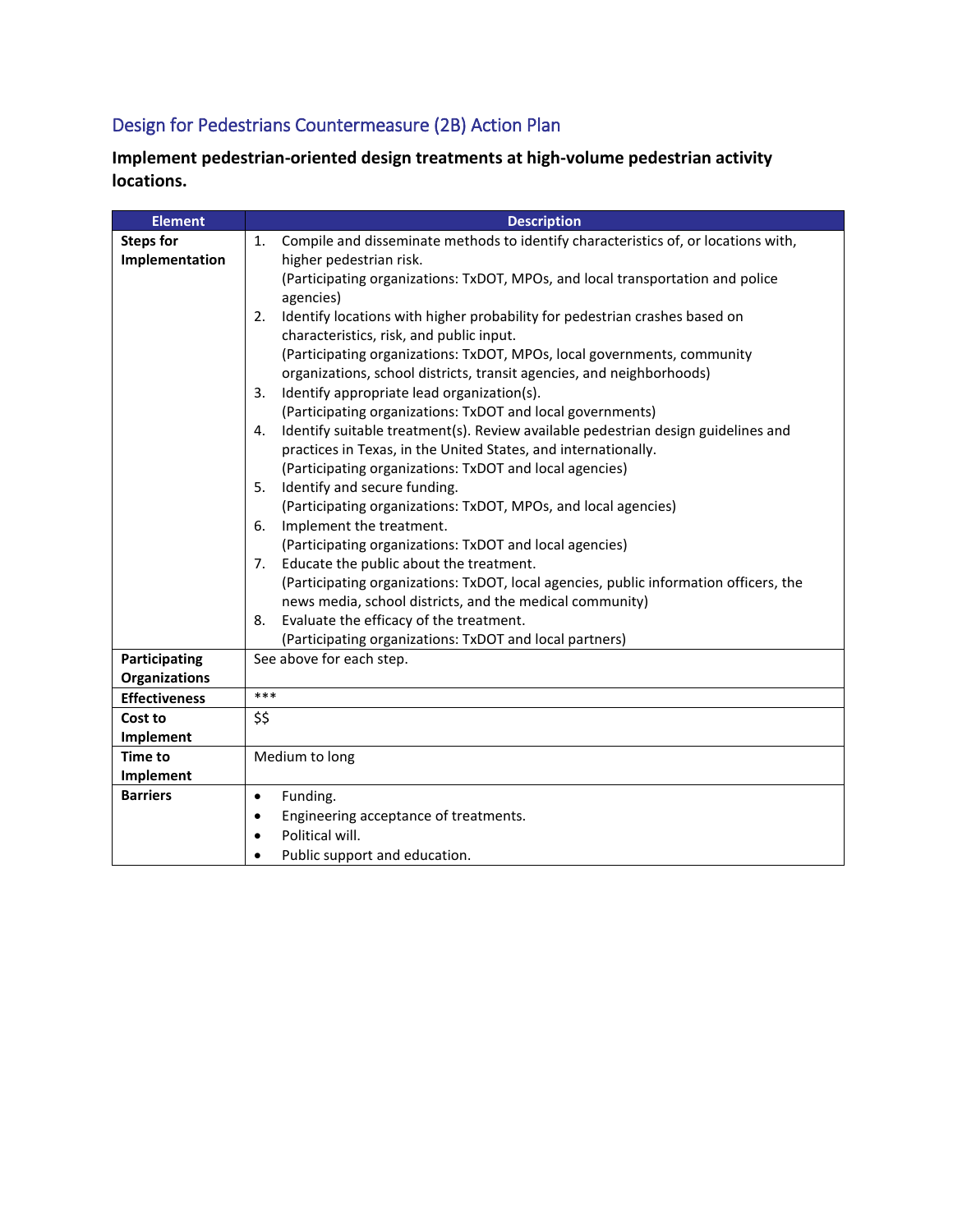## Policies and Programs Countermeasure (2D) Action Plan

**Develop and implement a program to assist cities and other agencies to develop policies and implement projects that address common pedestrian crash types.**

| <b>Element</b>       | <b>Description</b>                                                                          |
|----------------------|---------------------------------------------------------------------------------------------|
| <b>Steps for</b>     | Build awareness by documenting the extent of the pedestrian fatality and injury issue<br>1. |
| Implementation       | in the local area.                                                                          |
|                      | (Participating organizations: TxDOT, FHWA, MPOs, and city agencies)                         |
|                      | Document and disseminate information about existing programs in Texas, in the<br>2.         |
|                      | United States, and internationally.                                                         |
|                      | (Participating organizations: TxDOT, FHWA, MPOs, and research agencies)                     |
|                      | Provide information on STEP. Identify local leaders.<br>3.                                  |
|                      | (Participating organizations: TxDOT, FHWA, and local organizations and advocacy             |
|                      | groups)                                                                                     |
|                      | Develop the program. Target motorists and pedestrians.<br>4.                                |
|                      | (Participating organizations: TxDOT, FHWA, MPOs, city agencies, and local                   |
|                      | organizations and advocacy groups)                                                          |
|                      | Identify partners in the local area.<br>5.                                                  |
|                      | (Participating organizations: TxDOT, local agencies, community safety and assistance        |
|                      | organizations, neighborhoods, school districts, transit agencies, medical community,        |
|                      | law enforcement, and business entities that generate pedestrian activity)                   |
|                      | Implement the program.<br>6.                                                                |
|                      | (Participating organizations: local agencies)                                               |
|                      | Evaluate the efficacy of the program and share results with stakeholders.<br>7.             |
|                      | (Participating organizations: TxDOT and local agencies)                                     |
| Participating        | See above for each step.                                                                    |
| <b>Organizations</b> |                                                                                             |
| <b>Effectiveness</b> | $***$                                                                                       |
| Cost to              | \$                                                                                          |
| Implement            |                                                                                             |
| Time to              | Medium to long                                                                              |
| Implement            |                                                                                             |
| <b>Barriers</b>      | Funding.<br>$\bullet$                                                                       |
|                      | Political will.                                                                             |
|                      | Public support and education.                                                               |
|                      | Lack of champions.                                                                          |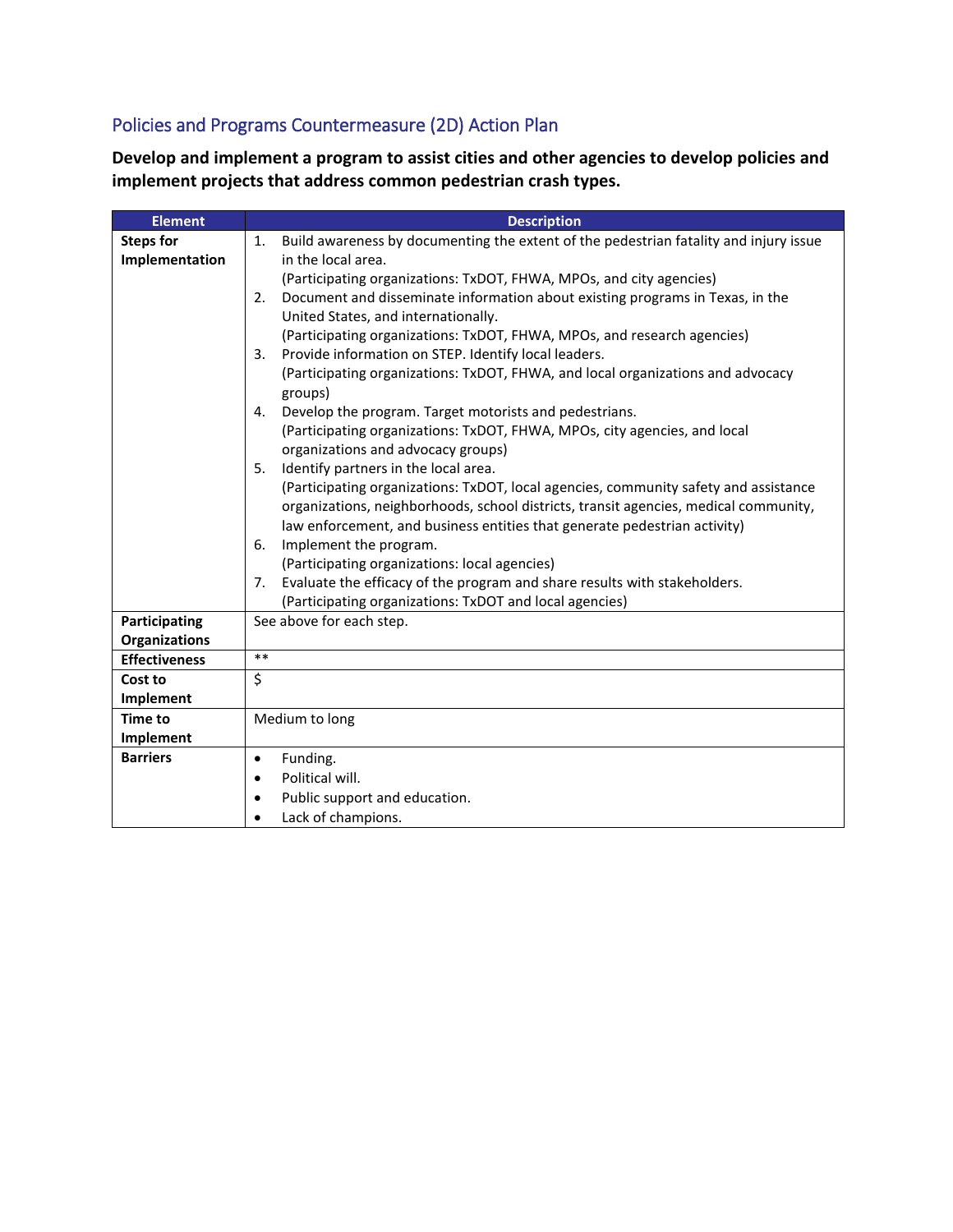**Improve pedestrians' visibility at crossing locations.**

| <b>Focus</b>                   | <b>Number</b> | <b>Description</b>                           | <b>Action</b><br>Plan |
|--------------------------------|---------------|----------------------------------------------|-----------------------|
| <b>Nighttime</b><br>visibility | 3A            | Improve nighttime visibility of pedestrians. |                       |
|                                | 3B            | Merged with 3a                               |                       |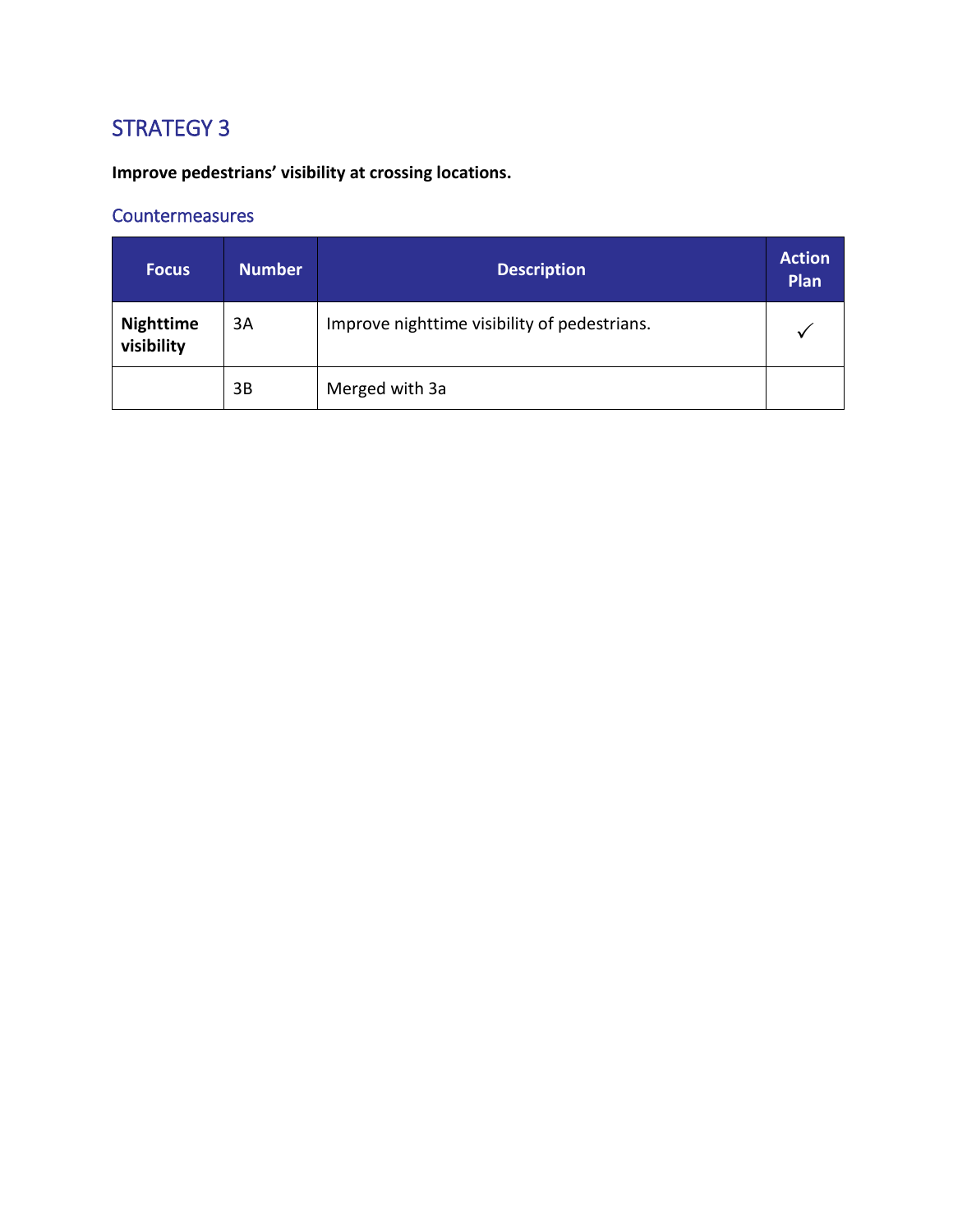### Nighttime Visibility Countermeasure (3A) Action Plan

| Improve nighttime visibility of pedestrians. |  |  |
|----------------------------------------------|--|--|
|----------------------------------------------|--|--|

| <b>Element</b>       | <b>Description</b>                                                                             |
|----------------------|------------------------------------------------------------------------------------------------|
| <b>Steps for</b>     | Identify locations and conditions where nighttime visibility of pedestrians is a concern<br>1. |
| Implementation       | (e.g., bus stops and high-nighttime-activity areas).                                           |
|                      | Identify suitable treatments. (See examples in the note below.)<br>2.                          |
|                      | Identify and secure funding.<br>3.                                                             |
|                      | Implement the treatments.<br>4.                                                                |
|                      | Educate the public on looking for pedestrians at night and being visible while walking.<br>5.  |
|                      | Evaluate the efficacy of the treatments and share information with stakeholders.<br>6.         |
| Participating        | TxDOT, local agencies, MPOs, news media, school districts, community safety and                |
| <b>Organizations</b> | assistance organizations, AARP, injury prevention associations, utility (lighting) companies,  |
|                      | transit agencies, and research agencies                                                        |
| <b>Effectiveness</b> | $***$                                                                                          |
| Cost to              | \$\$                                                                                           |
| Implement            |                                                                                                |
| Time to              | Medium                                                                                         |
| Implement            |                                                                                                |
| <b>Barriers</b>      | Funding.<br>٠                                                                                  |
|                      | Public support and education.                                                                  |
|                      | Coordination between groups and agencies.                                                      |

Note: Examples are use of visible/reflective clothing by pedestrians, pedestrian-illuminating lighting on urban corridors, midblock crosswalk lighting in accordance with FHWA guidance, and smart lighting to illuminate when pedestrians are detected. Identify target audiences for information dissemination.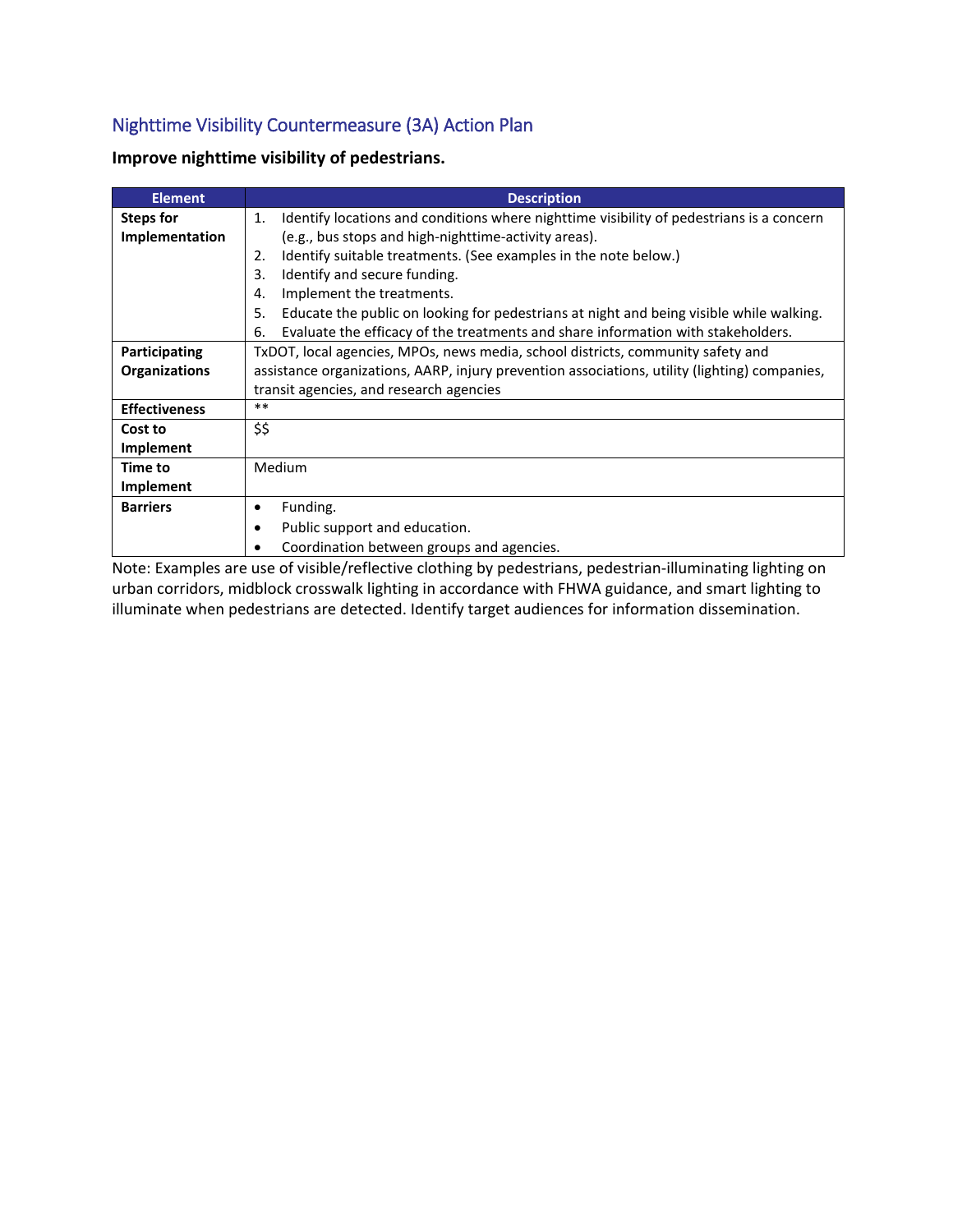#### **Improve pedestrian networks.**

#### **Countermeasures**

| <b>Focus</b>                    | <b>Number</b> | <b>Description</b>                                                                                                                                                                                                                                                                                                  | <b>Action</b><br>Plan |
|---------------------------------|---------------|---------------------------------------------------------------------------------------------------------------------------------------------------------------------------------------------------------------------------------------------------------------------------------------------------------------------|-----------------------|
| Transporta-<br>tion plans       | 4А            | Incorporate pedestrian considerations in transportation<br>plans.                                                                                                                                                                                                                                                   |                       |
| Policy-<br>levels of<br>service | 4B            | Develop policies to analyze pedestrian levels of service,<br>delay, and network connectivity as part of project<br>development. Develop and disseminate a complete<br>streets policy support guide with model policy and<br>implementation information for local agencies and<br>MPO <sub>s</sub> .                 |                       |
| <b>Safe</b><br>crossings        | 4C            | Ensure opportunities for crossing arterials/highways<br>safely. Consider the overall pedestrian network and<br>travel desire lines. Consider setting standards or<br>guidelines for the distance between safe crossings given<br>land uses, densities, and roadway function. Provide safe<br>crossings of freeways. |                       |
| <b>Connected</b><br>networks    | 4D            | Create connected pedestrian networks and remove<br>barriers to pedestrian travel (pedestrian<br>over/underpasses and crossings to overcome physical<br>barriers).                                                                                                                                                   |                       |

Note: renumbered from the original listing.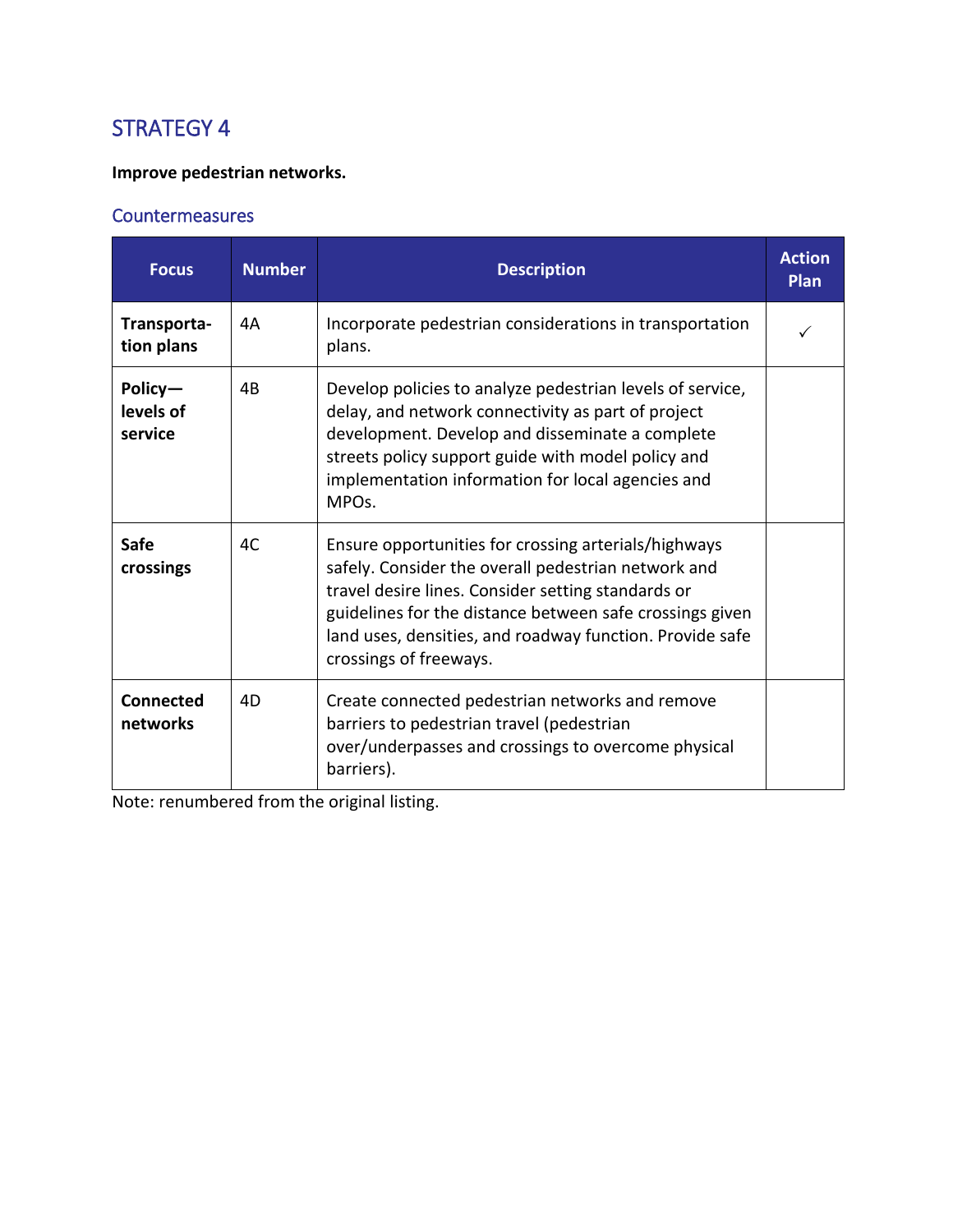#### Transportation Plans Countermeasure (4A) Action Plan

| <b>Element</b>       | <b>Description</b>                                                                       |
|----------------------|------------------------------------------------------------------------------------------|
| <b>Steps for</b>     | Inventory existing pedestrian facilities.<br>1.                                          |
| Implementation       | Review existing transportation plans, and revise plans to incorporate appropriate<br>2.  |
|                      | features where needed.                                                                   |
|                      | Prioritize locations for improvements based on gaps, transit routes, and community<br>3. |
|                      | input.                                                                                   |
|                      | Secure funding for improvements.<br>4.                                                   |
|                      | 5.<br>Design projects.                                                                   |
|                      | Construct improvements.<br>6.                                                            |
|                      | 7.<br>Develop public education materials and disseminate them.                           |
| Participating        | TxDOT, government agencies, consultants, contractors, and public                         |
| <b>Organizations</b> |                                                                                          |
| <b>Effectiveness</b> | $***$                                                                                    |
| Cost to              | \$\$                                                                                     |
| Implement            |                                                                                          |
| <b>Time to</b>       | Short to medium                                                                          |
| Implement            |                                                                                          |
| <b>Barriers</b>      | Public.<br>٠                                                                             |
|                      | Politics.<br>٠                                                                           |
|                      | Amount of space to work in.                                                              |
|                      |                                                                                          |

**Incorporate pedestrian considerations in transportation plans.**

Notes:

- 1. Prioritize pedestrian safety and considerations for mobility and accessibility in the context of land use and roadway environment.
- 2. Prioritize improvements to fill gaps in networks and crossings within % mile of bus stops and % mile of other mass transportation.
- 3. Provide appropriate features along the pedestrian network (wide shoulders, sidewalks, pedestrian crossing treatments, and pedestrian refuge islands).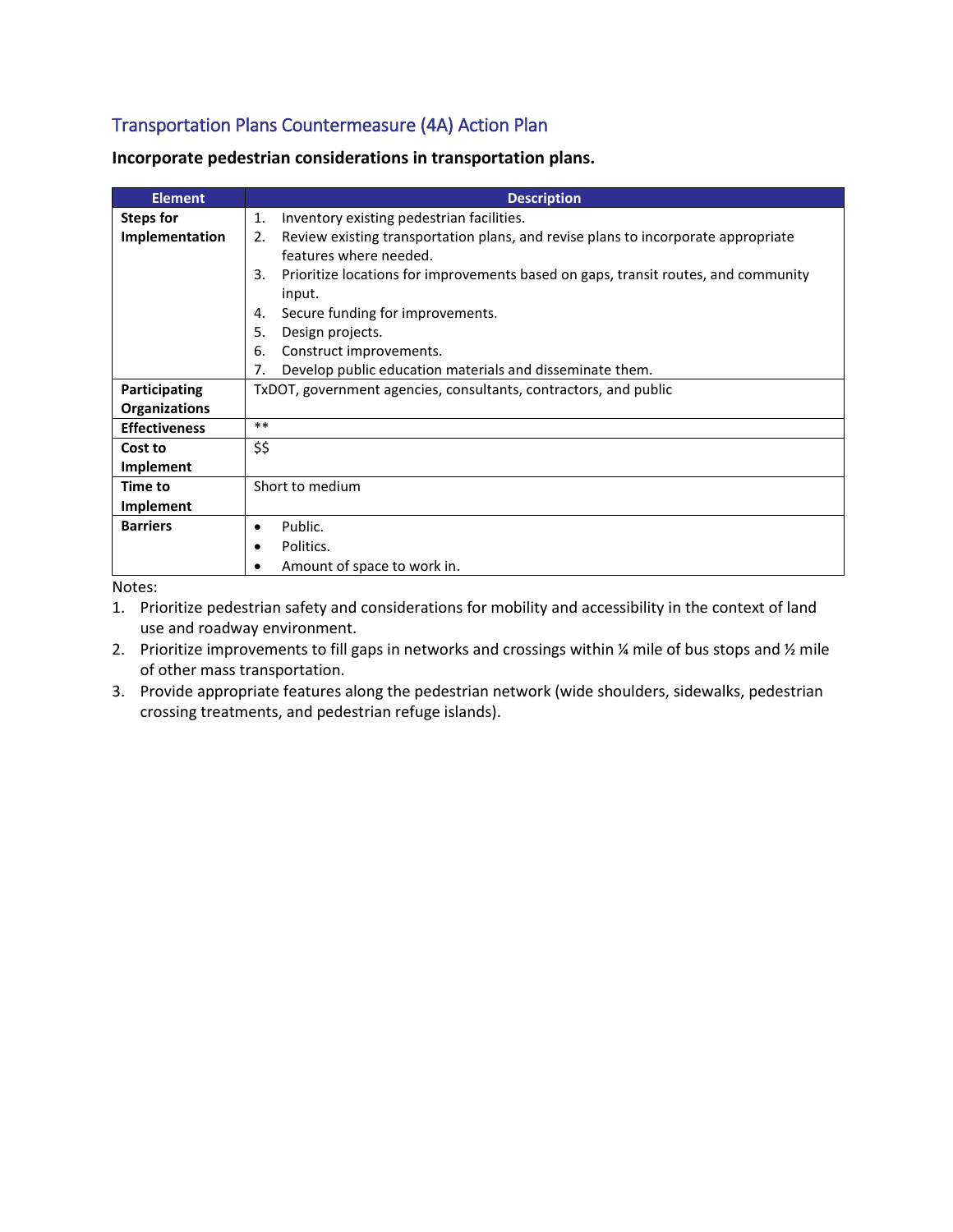**Improve pedestrian-involved crash reporting.**

| <b>Focus</b>                           | <b>Number</b> | <b>Description</b>                                                                                                                                                                                                                                                                                               | <b>Action</b><br>Plan |
|----------------------------------------|---------------|------------------------------------------------------------------------------------------------------------------------------------------------------------------------------------------------------------------------------------------------------------------------------------------------------------------|-----------------------|
| Crash type                             | 5A            | Work to include crash typing in pedestrian crash<br>reporting. Use the Pedestrian Crash Analysis Tool<br>(PBCAT) for categories on crash typing.                                                                                                                                                                 |                       |
| Definition of<br>pedestrian<br>crashes | 5B            | Add fields to the standard crash report form (CR-3) to<br>better define pedestrian crashes and provide additional<br>detail on the specifics of each crash. This includes those<br>needed to use the PBCAT and develop law enforcement<br>roll-call videos on the need for and uses of pedestrian<br>crash data. |                       |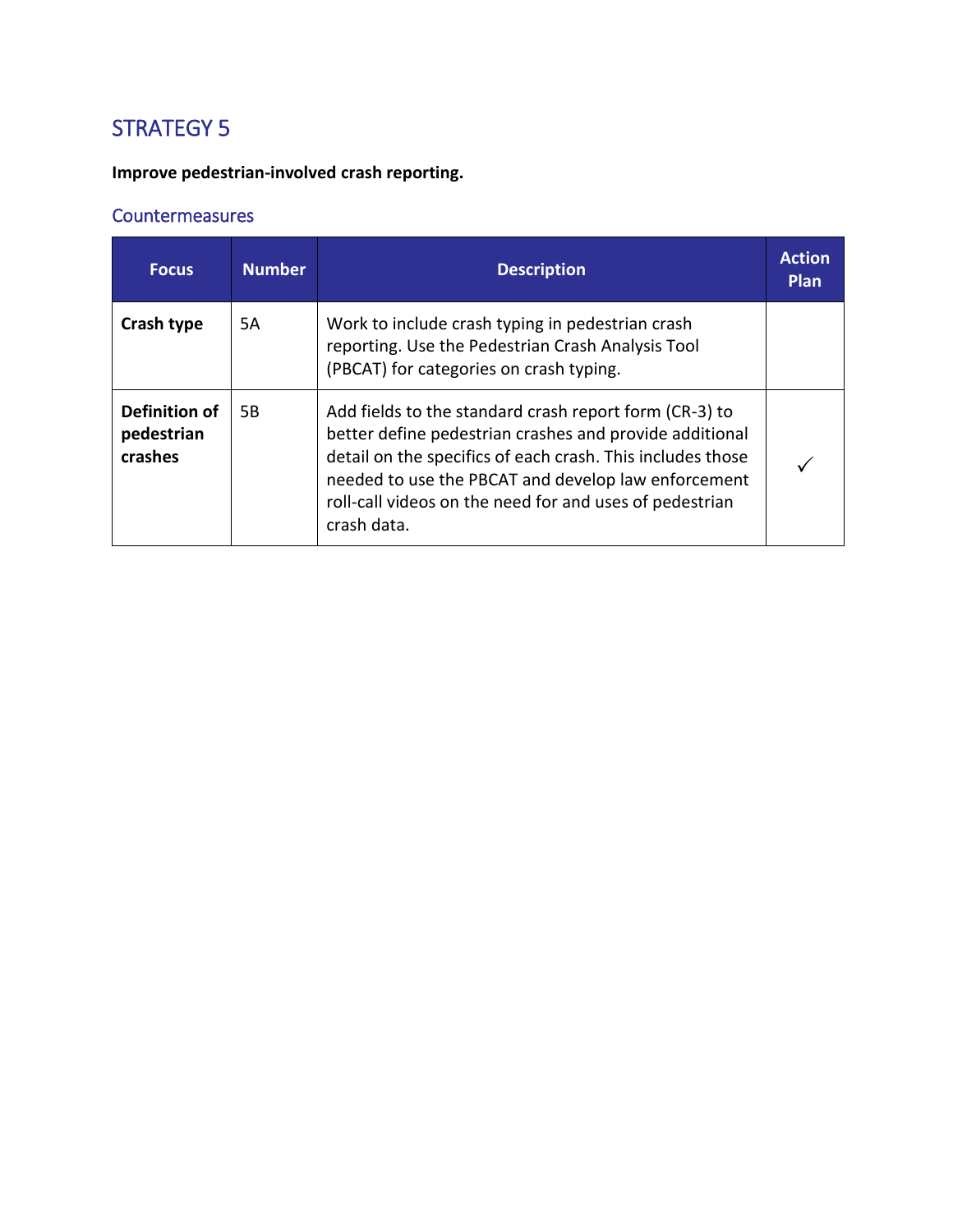#### Definition of Pedestrian Crashes Countermeasure (5B) Action Plan

**Add fields to the CR-3 to better define pedestrian crashes and provide additional detail on the specifics of each crash. This includes those needed to use the PBCAT and develop law enforcement roll-call videos on the need for and uses of pedestrian crash data.**

| <b>Element</b>       | <b>Description</b>                                                                       |
|----------------------|------------------------------------------------------------------------------------------|
| <b>Steps for</b>     | Gather requirements, and identify minimum and desirable data elements.<br>$\mathbf{1}$ . |
| Implementation       | Prepare cost estimates and prioritize elements.<br>2.                                    |
|                      | Test with law enforcement and TxDOT staff.<br>3.                                         |
|                      | Update forms, develop a communications plan, and revise training.<br>4.                  |
|                      | 5.<br>Implement.                                                                         |
| Participating        | TxDOT, law enforcement agencies, and PBCAT analysts                                      |
| <b>Organizations</b> |                                                                                          |
| <b>Effectiveness</b> | $**$                                                                                     |
| Cost to              | \$\$                                                                                     |
| Implement            |                                                                                          |
| Time to              | Medium                                                                                   |
| Implement            |                                                                                          |
| <b>Barriers</b>      | Funding.<br>٠                                                                            |
|                      | Contract.                                                                                |
|                      | Standardization of data.                                                                 |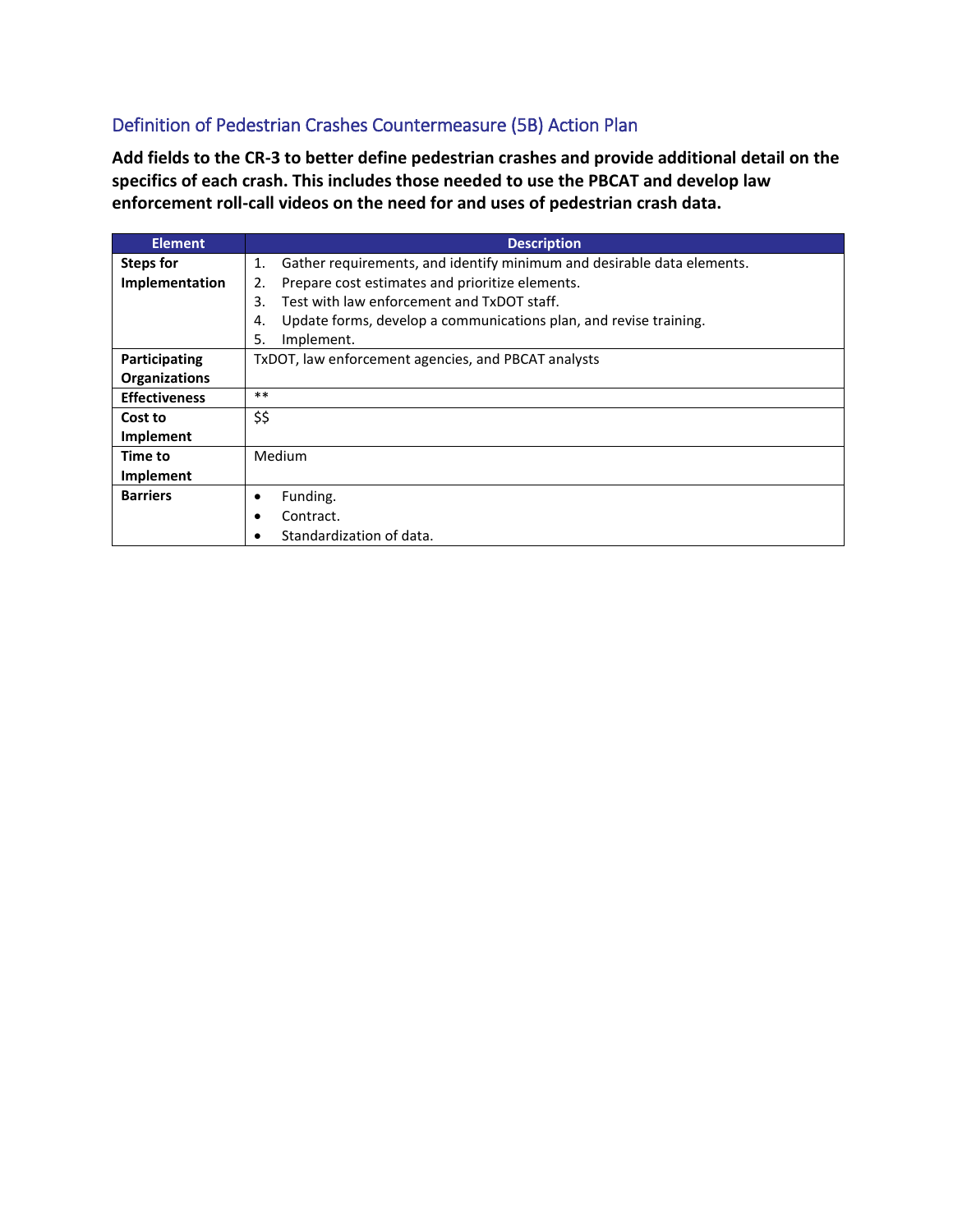**Establish vehicle operating speeds to decrease crash severity.**

| <b>Focus</b>                             | <b>Number</b> | <b>Description</b>                                                                                                                                                                                                                                                                                                                                                                                                                                                      | <b>Action</b><br><b>Plan</b> |
|------------------------------------------|---------------|-------------------------------------------------------------------------------------------------------------------------------------------------------------------------------------------------------------------------------------------------------------------------------------------------------------------------------------------------------------------------------------------------------------------------------------------------------------------------|------------------------------|
| <b>Target</b><br>speeds-<br>pedestrians  | 6A            | Encourage use of target speeds that consider<br>pedestrians, land use, and the roadway context (e.g., a<br>target speed of 35 mph or less on arterials). Other<br>examples are to provide design flexibility guidance for<br>techniques to reduce operating speeds on surface<br>streets; encourage use of tree-lined medians, bicycle<br>lanes, and safe and attractive pedestrian crossings and<br>walkways; and support use of traffic calming for local<br>streets. |                              |
| <b>Target</b><br>$speeds -$<br>all users | 6В            | Design new roadways for a target speed appropriate for<br>the adjacent environment and safety of all users rather<br>than for a design speed intended to maximize motor<br>vehicle speeds.                                                                                                                                                                                                                                                                              |                              |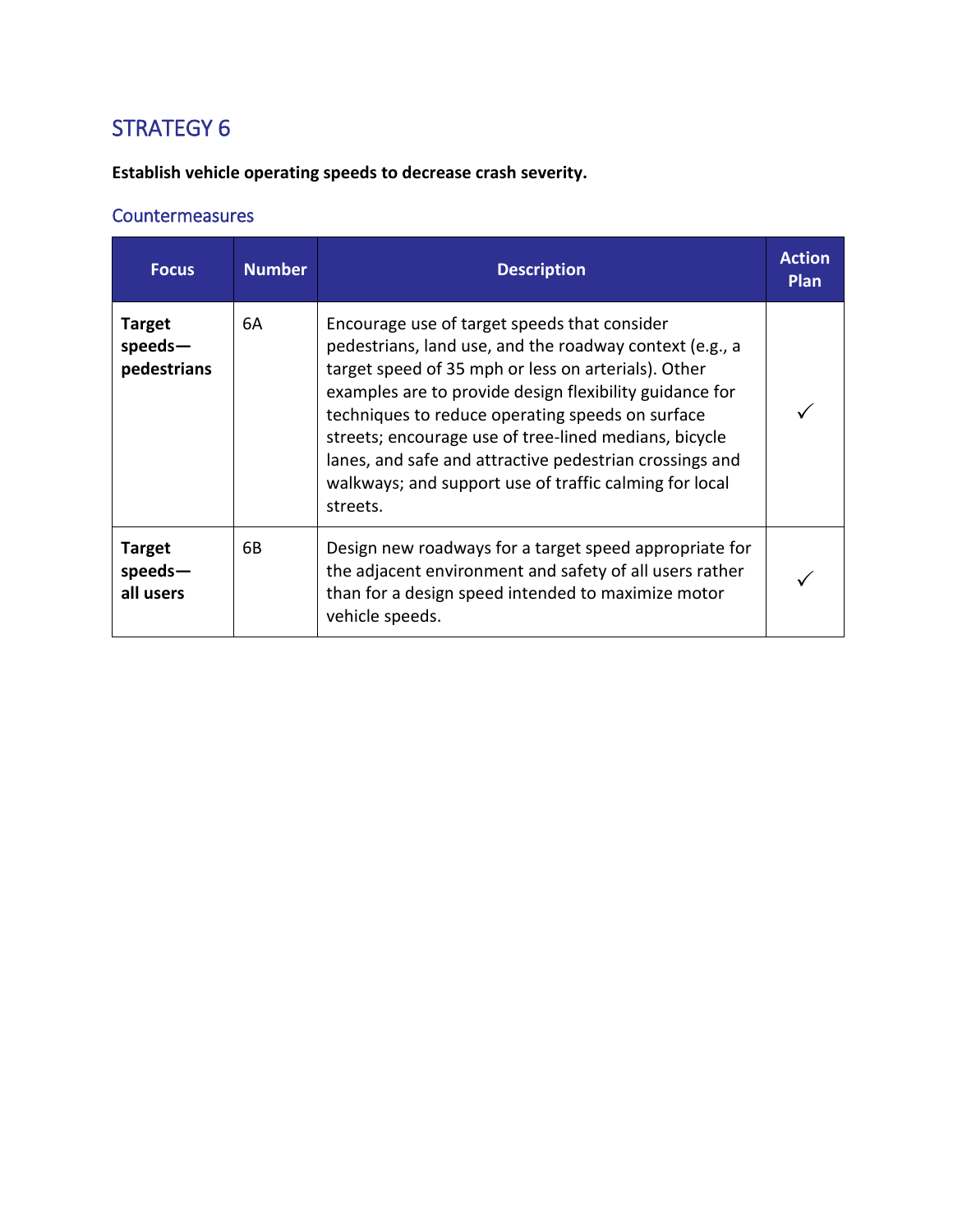#### Target Speeds—Pedestrians Countermeasure (6A) Action Plan

**Encourage use of target speeds that consider pedestrians, land use, and the roadway context (e.g., a target speed of 35 mph or less on arterials). Other examples are to provide design flexibility guidance for techniques to reduce operating speeds on surface streets; encourage use of tree-lined medians, bicycle lanes, and safe and attractive pedestrian crossings and walkways; and support use of traffic calming for local streets.**

| <b>Element</b>       | <b>Description</b>                                                                                                                                                                                                                                                                                                                                                                                                                                                                                                                                                                                                                                                                                                                                                                                                                                                                                                                                                                                                                                                                                                                                                                                                                                                                                                                                                                                                                                                                                                                                                                                                                                                                                                                                                                                                                                                 |
|----------------------|--------------------------------------------------------------------------------------------------------------------------------------------------------------------------------------------------------------------------------------------------------------------------------------------------------------------------------------------------------------------------------------------------------------------------------------------------------------------------------------------------------------------------------------------------------------------------------------------------------------------------------------------------------------------------------------------------------------------------------------------------------------------------------------------------------------------------------------------------------------------------------------------------------------------------------------------------------------------------------------------------------------------------------------------------------------------------------------------------------------------------------------------------------------------------------------------------------------------------------------------------------------------------------------------------------------------------------------------------------------------------------------------------------------------------------------------------------------------------------------------------------------------------------------------------------------------------------------------------------------------------------------------------------------------------------------------------------------------------------------------------------------------------------------------------------------------------------------------------------------------|
| <b>Steps for</b>     | Work with a diverse set of jurisdictions, including TxDOT districts-as well as diverse<br>1.                                                                                                                                                                                                                                                                                                                                                                                                                                                                                                                                                                                                                                                                                                                                                                                                                                                                                                                                                                                                                                                                                                                                                                                                                                                                                                                                                                                                                                                                                                                                                                                                                                                                                                                                                                       |
| Implementation       | stakeholders including those representing people with disabilities, pedestrians,<br>business districts, low-income communities, and transit providers-to explore benefits<br>and barriers to implementation of slower target speed concepts. Draw from the<br>National Association of City Transportation Officials and American Association of State<br>Highway and Transportation Officials guidance for designing urban streets with<br>appropriate speeds, the recent Florida Department of Transportation design manual<br>overhaul, and the Netherlands Sustainable Safety Approach—including the concept of<br>management of kinetic energy.<br>(Participating organization: TxDOT)<br>Provide guidance regarding the ability to set speed limits based on the target speed<br>2.<br>concept (e.g., USLimits2).<br>(Participating organizations: FHWA and TxDOT)<br>Consider potential changes to Sec. 545.356 of the Transportation Code, "Authority of<br>3.<br>Municipality to Alter Speed Limits," to allow cities to use target speed limits and<br>remove unintended barriers to implementation of safe neighborhood streets.<br>(Participating organizations: Texas Legislature and governor)<br>Implement pilot programs to develop pilot arterial and collector slow zones and other<br>4.<br>safe design speed pilots across the state in various jurisdictions and various<br>overlapping bureaucracies.<br>(Participating organizations: city and county agencies, Texas Legislature, and governor)<br>5.<br>Evaluate the effectiveness and how to spread effective treatments of pilot slow zones<br>and other safe design speed treatments.<br>(Participating organizations: city agencies and TxDOT)<br>Write guidance on road design to achieve target speed based on lessons learned, best<br>6.<br>practices, and proven countermeasures. |
|                      | (Participating organizations: city agencies and TxDOT)<br>Build and retrofit streets with target speeds that consider pedestrians, land use, and<br>7.                                                                                                                                                                                                                                                                                                                                                                                                                                                                                                                                                                                                                                                                                                                                                                                                                                                                                                                                                                                                                                                                                                                                                                                                                                                                                                                                                                                                                                                                                                                                                                                                                                                                                                             |
|                      | the roadway context.<br>(Participating organizations: city and county agencies, Texas Legislature, and governor)                                                                                                                                                                                                                                                                                                                                                                                                                                                                                                                                                                                                                                                                                                                                                                                                                                                                                                                                                                                                                                                                                                                                                                                                                                                                                                                                                                                                                                                                                                                                                                                                                                                                                                                                                   |
| Participating        | See above for each step.                                                                                                                                                                                                                                                                                                                                                                                                                                                                                                                                                                                                                                                                                                                                                                                                                                                                                                                                                                                                                                                                                                                                                                                                                                                                                                                                                                                                                                                                                                                                                                                                                                                                                                                                                                                                                                           |
| <b>Organizations</b> |                                                                                                                                                                                                                                                                                                                                                                                                                                                                                                                                                                                                                                                                                                                                                                                                                                                                                                                                                                                                                                                                                                                                                                                                                                                                                                                                                                                                                                                                                                                                                                                                                                                                                                                                                                                                                                                                    |
| <b>Effectiveness</b> | ***                                                                                                                                                                                                                                                                                                                                                                                                                                                                                                                                                                                                                                                                                                                                                                                                                                                                                                                                                                                                                                                                                                                                                                                                                                                                                                                                                                                                                                                                                                                                                                                                                                                                                                                                                                                                                                                                |
| Cost to              | \$                                                                                                                                                                                                                                                                                                                                                                                                                                                                                                                                                                                                                                                                                                                                                                                                                                                                                                                                                                                                                                                                                                                                                                                                                                                                                                                                                                                                                                                                                                                                                                                                                                                                                                                                                                                                                                                                 |
| Implement            |                                                                                                                                                                                                                                                                                                                                                                                                                                                                                                                                                                                                                                                                                                                                                                                                                                                                                                                                                                                                                                                                                                                                                                                                                                                                                                                                                                                                                                                                                                                                                                                                                                                                                                                                                                                                                                                                    |
| <b>Time to</b>       | Medium to long                                                                                                                                                                                                                                                                                                                                                                                                                                                                                                                                                                                                                                                                                                                                                                                                                                                                                                                                                                                                                                                                                                                                                                                                                                                                                                                                                                                                                                                                                                                                                                                                                                                                                                                                                                                                                                                     |
| Implement            |                                                                                                                                                                                                                                                                                                                                                                                                                                                                                                                                                                                                                                                                                                                                                                                                                                                                                                                                                                                                                                                                                                                                                                                                                                                                                                                                                                                                                                                                                                                                                                                                                                                                                                                                                                                                                                                                    |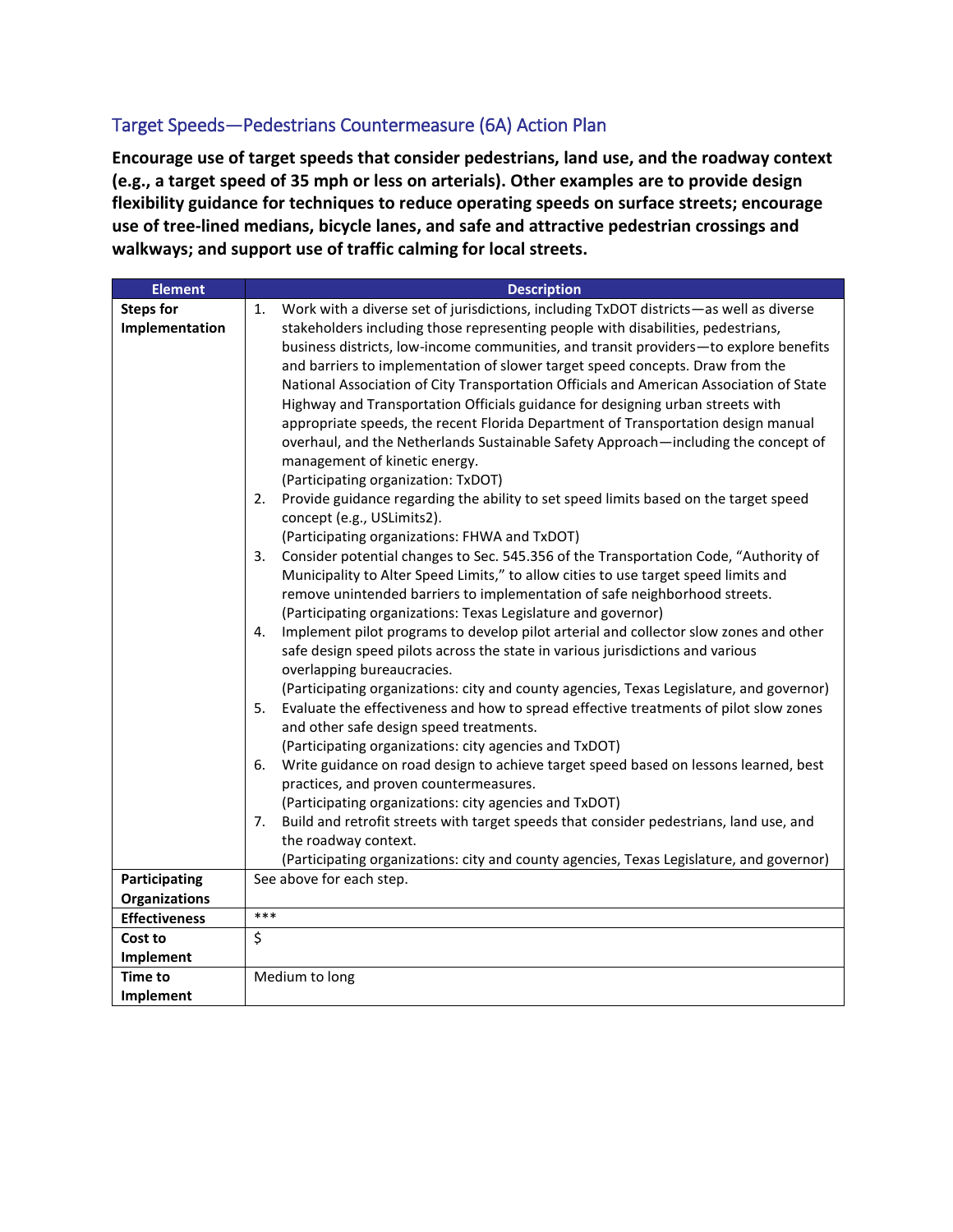| <b>Element</b>  | <b>Description</b>                                                                                                                                                                                                                                                                                                                                                                                                                                                                                                                                                                                                                                                                                                                                                                                                                                                                                                                                                                                                                                                                                                                                                                                                                                                                                                                                                                                                                                                                                                                                                                                                                                                                                                                                                                                                                                                                                                                                                 |
|-----------------|--------------------------------------------------------------------------------------------------------------------------------------------------------------------------------------------------------------------------------------------------------------------------------------------------------------------------------------------------------------------------------------------------------------------------------------------------------------------------------------------------------------------------------------------------------------------------------------------------------------------------------------------------------------------------------------------------------------------------------------------------------------------------------------------------------------------------------------------------------------------------------------------------------------------------------------------------------------------------------------------------------------------------------------------------------------------------------------------------------------------------------------------------------------------------------------------------------------------------------------------------------------------------------------------------------------------------------------------------------------------------------------------------------------------------------------------------------------------------------------------------------------------------------------------------------------------------------------------------------------------------------------------------------------------------------------------------------------------------------------------------------------------------------------------------------------------------------------------------------------------------------------------------------------------------------------------------------------------|
| <b>Barriers</b> | Misperception that congestion or commuter delay is a bigger problem than crashes,<br>$\bullet$<br>when crashes in fact impose a much higher cost on Texans. (References: Farm and City<br>[http://www.farmandcity.org/2017/09/05/how-much-do-traffic-crashes-cost-the-<br>people-of-texas-a-162-billion/] and U.S. Department of Transportation<br>[https://www.transportation.gov/sites/dot.gov/files/docs/briefing-<br>room/305216/infrastructure-initiative-booklet.pdf].)<br>Public perception of the need for speed and lack of understanding of how safe,<br>٠<br>multimodal streets can provide greater access, shorter trips, and even quicker vehicle<br>trips when crashes are avoided.<br>Institutional inertia, which will require leadership, taking concerns seriously, and<br>working through issues to allow the possibility of arriving at results that may seem<br>heretical to many dedicated professionals at various levels of the transportation<br>system.<br>Lack of local experience with pedestrian-compatible operating speeds-in terms of<br>users, decision makers, and practitioners.<br>Interpretations of the 85th percentile rule, which some might perceive conflicts with<br>this.<br>Texas laws. Texas law bars cities from using 20-mph speed limits on neighborhood<br>streets. Sec. 545.356 of the Transportation Code requires difficult reporting<br>requirements that some cities say are impossible to meet and thus are seen as a<br>limiting factor for establishing 25-mph speed limits, which this section is intended to<br>allow. Some cities believe that target and design speeds cannot be set lower than the<br>speed limit, essentially creating a de facto lower limit on the safety of designs at the<br>30-mph design speed.<br>Reasonable interpretations of this sentence from the TxDOT Procedures for<br>$\bullet$<br>Establishing Speed Zones: "New or reconstructed roadways (and roadway sections) |
|                 | should be designed to accommodate operating speeds consistent with the roadway's<br>highest anticipated posted speed limit based on the roadway's initial or ultimate<br>function."                                                                                                                                                                                                                                                                                                                                                                                                                                                                                                                                                                                                                                                                                                                                                                                                                                                                                                                                                                                                                                                                                                                                                                                                                                                                                                                                                                                                                                                                                                                                                                                                                                                                                                                                                                                |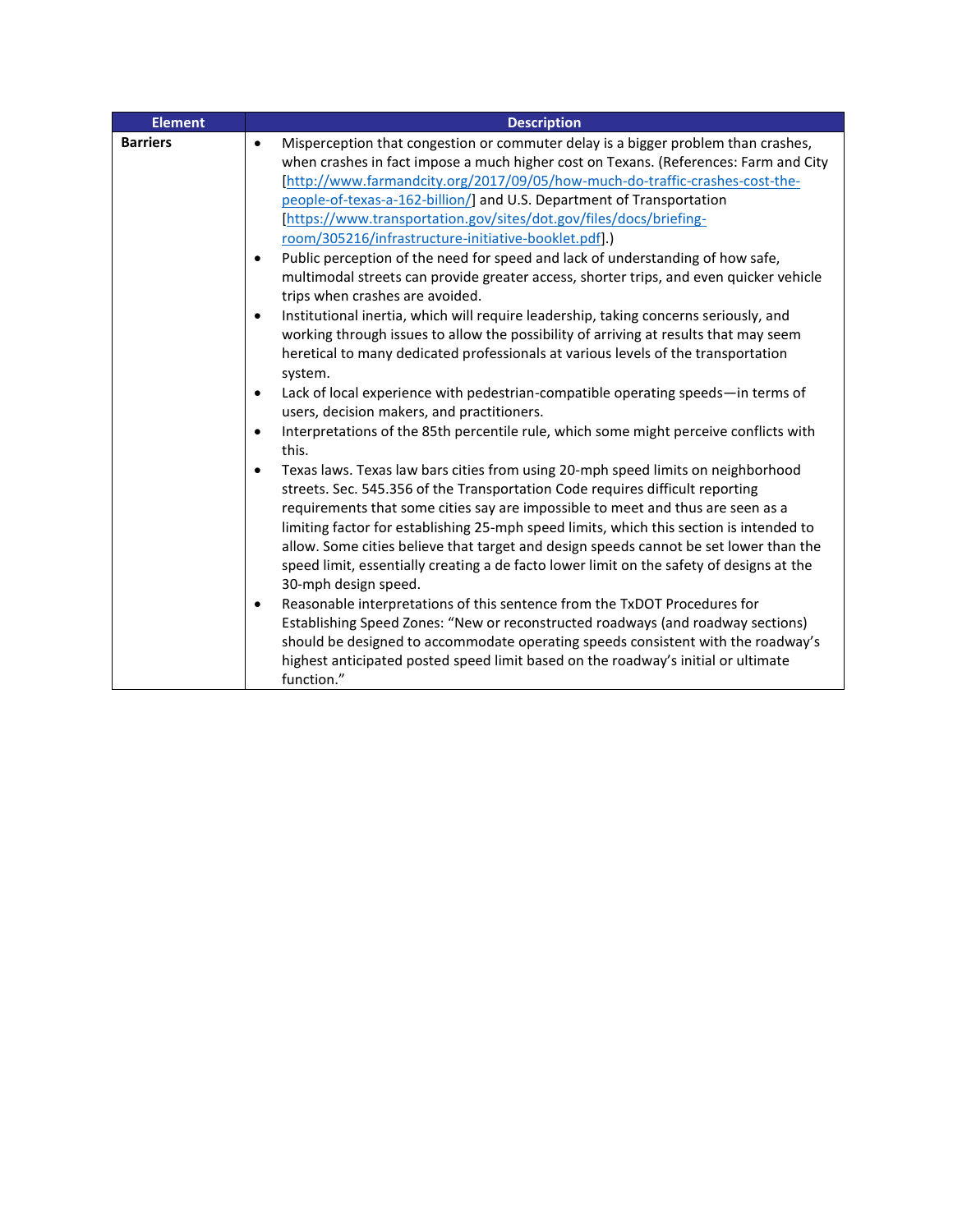## Target Speeds—All Users Countermeasure (6B) Action Plan

**Design new roadways for a target speed appropriate for the adjacent environment and safety of all users rather than for a design speed intended to maximize motor vehicle speeds.**

| <b>Element</b>       | <b>Description</b>                                                                                |
|----------------------|---------------------------------------------------------------------------------------------------|
| <b>Steps for</b>     | Design pilot urban arterials with target speeds of 35 mph or less, pilot local streets with<br>1. |
| Implementation       | target speeds of 30 mph or less, and pilot neighborhood streets with target speeds of             |
|                      | 20 mph, according to National Association of City Transportation Officials and                    |
|                      | American Association of State Highway and Transportation Officials guidance.                      |
|                      | (Participating organizations: local jurisdictions)                                                |
|                      | Implement design changes on local and neighborhood streets using interim, low-cost<br>2.          |
|                      | street redesign strategies to achieve safe vehicle operating speeds.                              |
|                      | (Participating organizations: local jurisdictions)                                                |
|                      | Monitor vehicle speeds before and after implementation of interim design changes.<br>3.           |
|                      | (Participating organizations: local jurisdictions)                                                |
|                      | Integrate safe target speeds into street hierarchy and design manuals, such that all<br>4.        |
|                      | new street construction and retrofits incorporate the benefits of pedestrian-                     |
|                      | compatible target speed design.                                                                   |
|                      | (Participating organizations: local jurisdictions)                                                |
|                      | Study costs and benefits of pedestrian-compatible target speed implementations<br>5.              |
|                      | across the state.                                                                                 |
|                      | (Participating organizations: TxDOT and various research institutions)                            |
| Participating        | See above for each step.                                                                          |
| <b>Organizations</b> |                                                                                                   |
| <b>Effectiveness</b> | ***                                                                                               |
| Cost to              | \$                                                                                                |
| Implement            |                                                                                                   |
| Time to              | Medium to long                                                                                    |
| <b>Implement</b>     |                                                                                                   |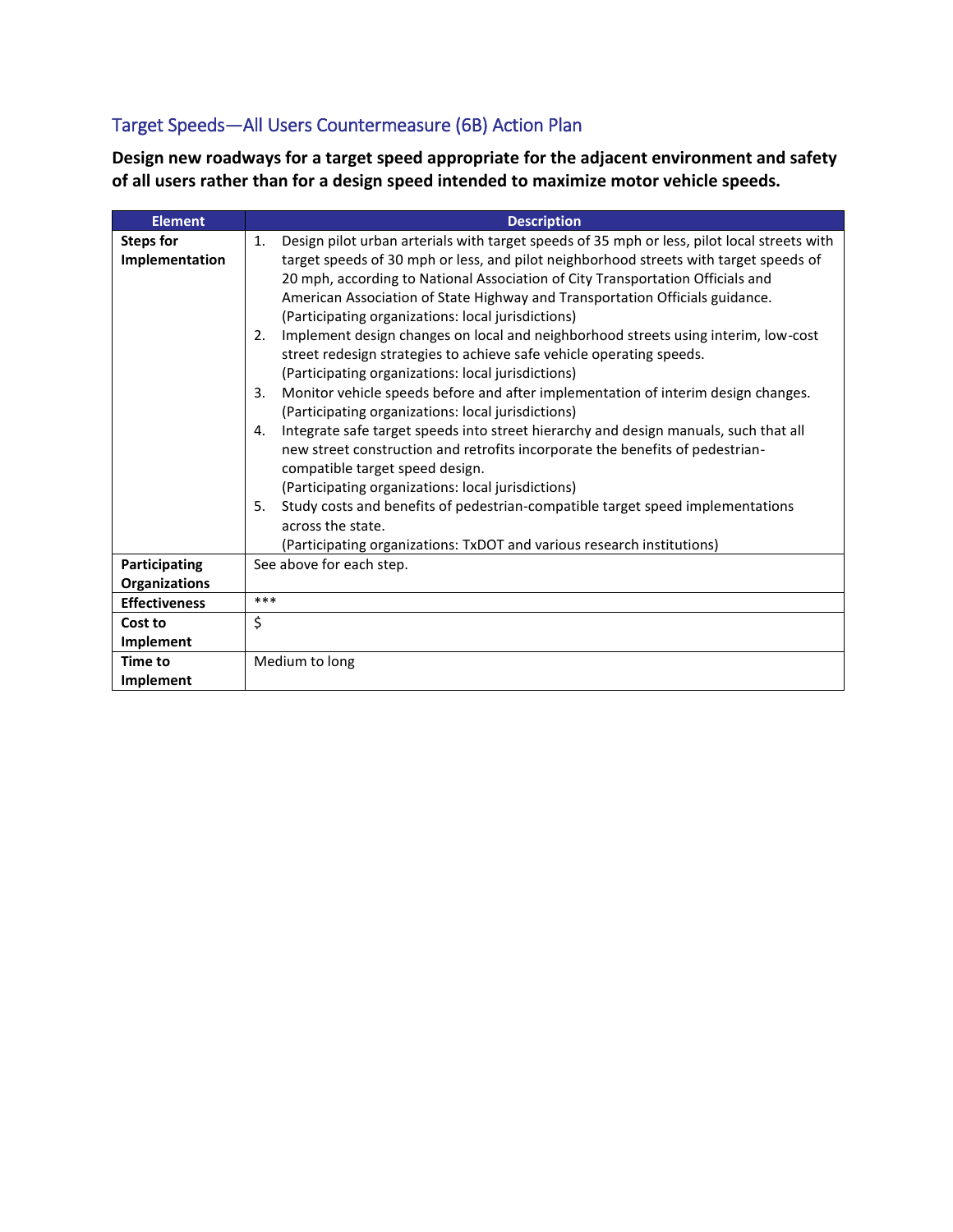| <b>Element</b>  | <b>Description</b>                                                                                                                                                                                                                                                                                                                                                                                                                                                                                                                                                                                                                                                                                                                                                                                                                                                                                                                                                                                                                                                                                                                                                                                                                                                                                                                                                                                                                                                                                                                                                                                                                                                                                                                                       |
|-----------------|----------------------------------------------------------------------------------------------------------------------------------------------------------------------------------------------------------------------------------------------------------------------------------------------------------------------------------------------------------------------------------------------------------------------------------------------------------------------------------------------------------------------------------------------------------------------------------------------------------------------------------------------------------------------------------------------------------------------------------------------------------------------------------------------------------------------------------------------------------------------------------------------------------------------------------------------------------------------------------------------------------------------------------------------------------------------------------------------------------------------------------------------------------------------------------------------------------------------------------------------------------------------------------------------------------------------------------------------------------------------------------------------------------------------------------------------------------------------------------------------------------------------------------------------------------------------------------------------------------------------------------------------------------------------------------------------------------------------------------------------------------|
| <b>Barriers</b> | Misperception that congestion or commuter delay is a bigger problem than crashes<br>$\bullet$<br>when crashes in fact impose a much higher cost on Texans. (References: Farm and City<br>[http://www.farmandcity.org/2017/09/05/how-much-do-traffic-crashes-cost-the-<br>people-of-texas-a-162-billion/] and U.S. Department of Transportation<br>[https://www.transportation.gov/sites/dot.gov/files/docs/briefing-<br>room/305216/infrastructure-initiative-booklet.pdf].)<br>Public perception of the need for speed and lack of understanding of how safe,<br>multimodal streets can provide greater access, shorter trips, and even quicker vehicle<br>trips when crashes are avoided.<br>Institutional inertia, which will require leadership, taking concerns seriously, and<br>working through issues, to allow the possibility of arriving at results that may seem<br>heretical to many dedicated professionals at various levels of the transportation<br>system.<br>Lack of local experience with pedestrian-compatible operating speeds-in terms of<br>users, decision makers, and practitioners.<br>Interpretations of the 85th percentile rule, which some might perceive conflicts with<br>this.<br>Texas laws. Texas law bars cities from using 20-mph speed limits on neighborhood<br>streets. Sec. 545.356 of the Transportation Code requires difficult reporting<br>requirements that some cities say are impossible to meet and thus are seen as a<br>limiting factor for establishing 25-mph speed limits, which this section is intended to<br>allow. Some cities believe that target and design speeds cannot be set lower than the<br>speed limit, essentially creating a de facto lower limit on the safety of designs at the |
|                 | 30-mph design speed.                                                                                                                                                                                                                                                                                                                                                                                                                                                                                                                                                                                                                                                                                                                                                                                                                                                                                                                                                                                                                                                                                                                                                                                                                                                                                                                                                                                                                                                                                                                                                                                                                                                                                                                                     |
|                 | Reasonable interpretations of this sentence from the TxDOT Procedures for<br>$\bullet$<br>Establishing Speed Zones: "New or reconstructed roadways (and roadway sections)<br>should be designed to accommodate operating speeds consistent with the roadway's<br>highest anticipated posted speed limit based on the roadway's initial or ultimate<br>function."                                                                                                                                                                                                                                                                                                                                                                                                                                                                                                                                                                                                                                                                                                                                                                                                                                                                                                                                                                                                                                                                                                                                                                                                                                                                                                                                                                                         |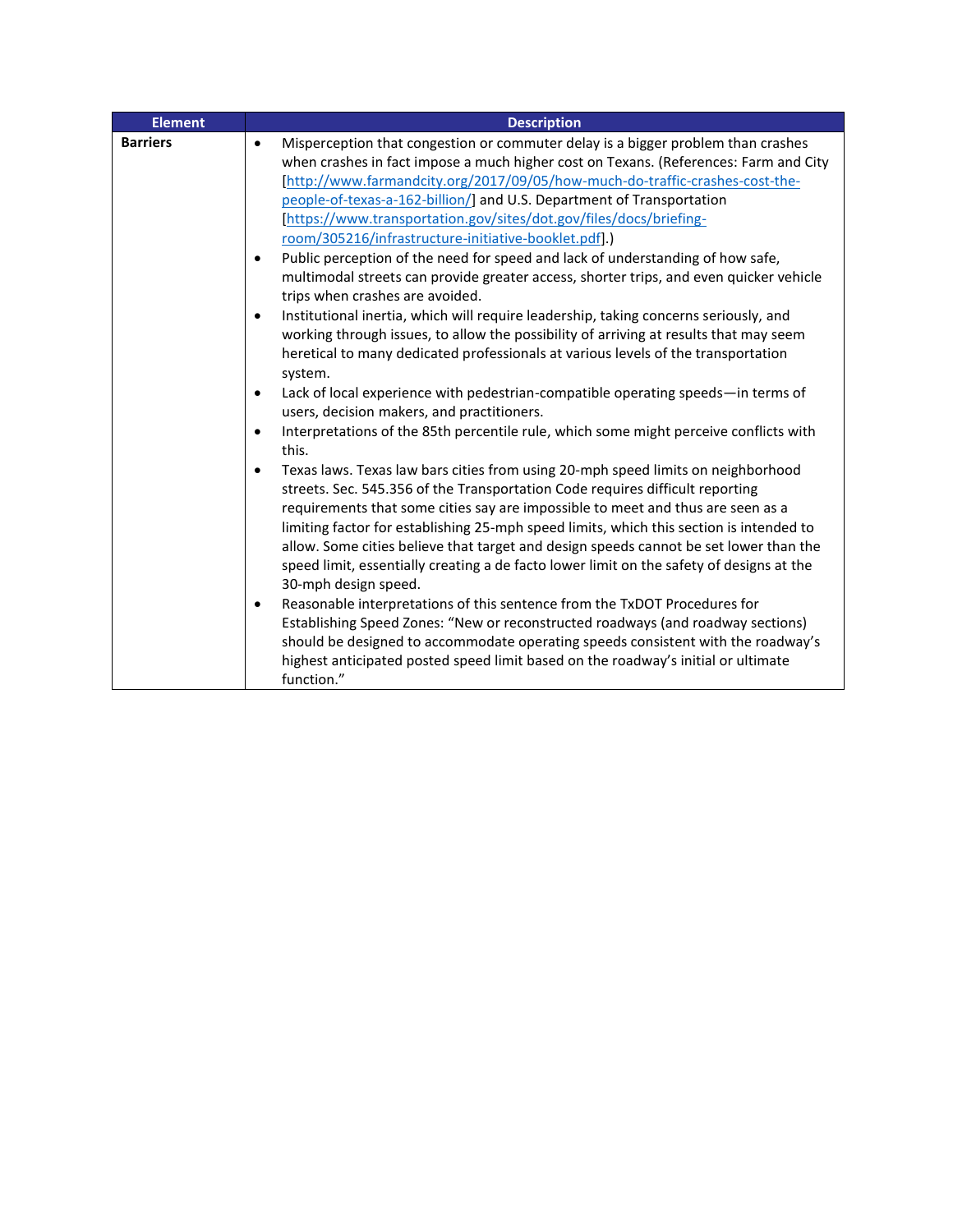**Develop strategic pedestrian safety plans tailored to local conditions.**

| <b>Focus</b>                                       | <b>Number</b> | <b>Description</b>                                                                                         | <b>Action</b><br>Plan |
|----------------------------------------------------|---------------|------------------------------------------------------------------------------------------------------------|-----------------------|
| Pedestrian<br><b>Safety</b><br><b>Action Plans</b> | 7Α            | Develop Pedestrian Safety Action Plans (PSAPs) in<br>urbanized areas. Identify and create funding sources. |                       |
| <b>State Action</b><br>Plan                        | 7В            | Develop a Pedestrian State Action Plan.                                                                    |                       |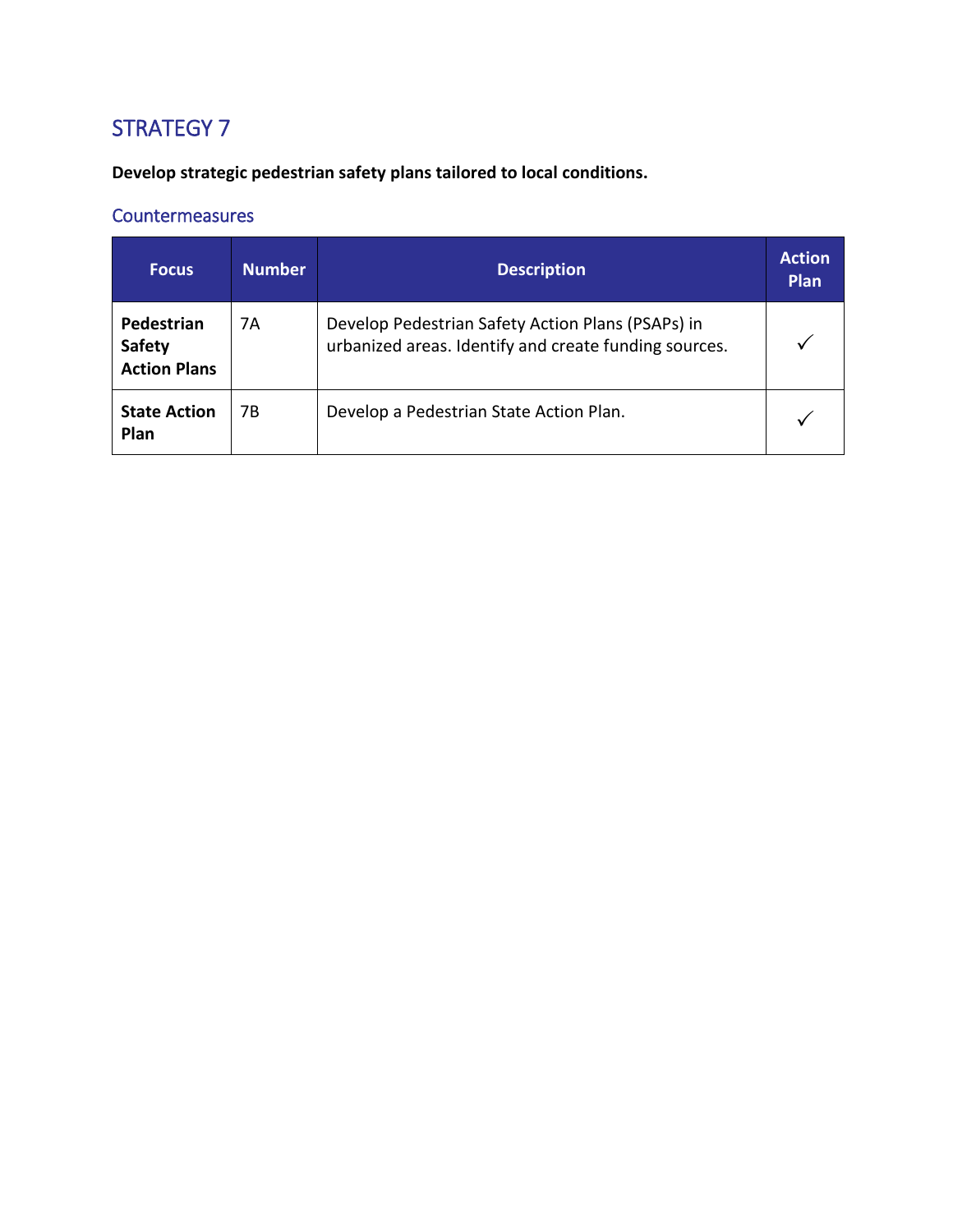## Pedestrian Safety Action Plans Countermeasure (7A) Action Plan

| <b>Element</b>       | <b>Description</b>                                                                                |
|----------------------|---------------------------------------------------------------------------------------------------|
| <b>Steps for</b>     | Encourage Texas MPOs, cities, and counties to study pedestrian safety and develop<br>1.           |
| Implementation       | PSAPs, but allow a local broader set of options that include coordination with Vision             |
|                      | Zero Action Plans, other safety plans, or active transportation plans (identified solely as       |
|                      | PSAPs in further steps).                                                                          |
|                      | (Participating organizations: FHWA, MPOs, and city and county agencies)                           |
|                      | Develop regional and local PSAPs. (The first wave is FHWA focus cities/regions.)<br>2.            |
|                      | (Participating organizations: FHWA, MPOs, and local agencies)                                     |
|                      | Work with MPOs to use existing funding flexibilities to implement PSAP action items<br>3.         |
|                      | and for additional PSAP development.                                                              |
|                      | (Participating organizations: FHWA, MPOs, TxDOT, Texas Transportation Committee,                  |
|                      | and advocates)                                                                                    |
|                      | Explore opportunities for funding to encourage wider-spread adoption of PSAPs.<br>4.              |
|                      | (Participating organizations: MPOs, advocates, TTI, and Texas Legislature)                        |
|                      | Implement PSAP action items.<br>5.                                                                |
|                      | (Participating organizations: MPOs and local agencies)                                            |
|                      | Evaluate effectiveness and report to stakeholders. Consider the ability to scale to<br>6.         |
|                      | additional communities.                                                                           |
|                      | (Participating organizations: TxDOT and TTI)                                                      |
| Participating        | See above for each step.                                                                          |
| <b>Organizations</b> |                                                                                                   |
| <b>Effectiveness</b> | *** (PSAPs are FHWA's lead intervention for cities with high levels of pedestrian fatalities      |
|                      | and serious injuries. Cities with PSAPs include New York City, San Francisco, Los Angeles,        |
|                      | San Antonio, Austin, and Fort Worth.)                                                             |
| Cost to              | $$$ to $$$                                                                                        |
| Implement            |                                                                                                   |
| <b>Time to</b>       | Medium to long                                                                                    |
| Implement            |                                                                                                   |
| <b>Barriers</b>      | Local champions, who may be reluctant to identity safety areas of concern or to<br>$\bullet$      |
|                      | commit to additional physical infrastructure, or who may lack the staff capacity to take          |
|                      | on additional planning activities.                                                                |
|                      | Cities' and MPOs' need for executive leadership support or champions, which ensure<br>٠           |
|                      | plans can be completed and implemented.                                                           |
|                      | Need for funding (but minimal compared to potential impact).<br>٠                                 |
|                      | Need for a balanced approach to transportation considering all modes (solutions that<br>$\bullet$ |
|                      | benefit all modes).                                                                               |
|                      | Lack of understanding of pedestrian danger/risk and complete multimodal safety<br>$\bullet$       |
|                      | performance (pedestrian fatalities make up more than 25% of traffic fatalities in urban           |
|                      | areas).                                                                                           |
|                      | Collaboration and cooperation required by broad groups of jurisdictions and levels of<br>٠        |
|                      | government.                                                                                       |
|                      | Disagreements about effective pedestrian safety strategies (which are also<br>$\bullet$           |
|                      | opportunities for this program).                                                                  |

**Develop PSAPs in urbanized areas. Identify and create funding sources.**